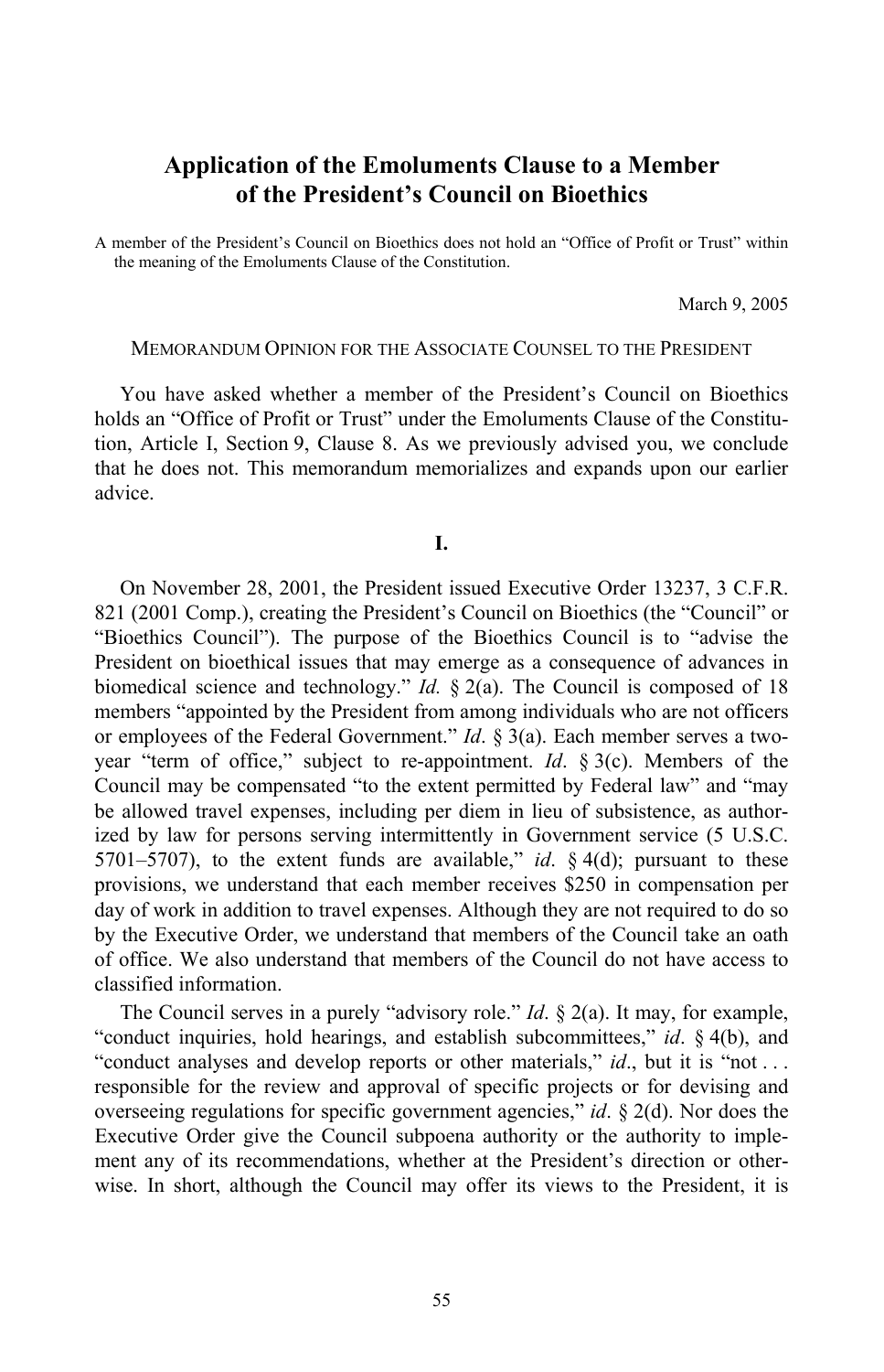without power to implement those views or execute any other governmental authority.

The question before us is whether membership on the Council—which, as explained, is a purely advisory position that carries with it no power to execute any governmental authority, significant or otherwise, and has no access to classified information—is "any Office of Profit or Trust under [the United States]" within the meaning of the Emoluments Clause. U.S. Const. art. I, § 9, cl. 8. We conclude that it is not.

### **II.**

The Emoluments Clause of the Constitution provides in pertinent part that

no Person holding any *Office of Profit or Trust under [the United States]*, shall, without the Consent of the Congress, accept of any present, Emolument, Office, or Title, of any kind whatever, from any King, Prince, or foreign State.

U.S. Const. art. I,  $\S$  9, cl. 8 (emphasis added).<sup>[1](#page-1-0)</sup> We conclude that membership on the Council is not "any Office of Profit or Trust under [the United States]" within the meaning of the Emoluments Clause. We first conclude that in order to qualify as an "Office of Profit or Trust under [the United States]," a position must, first and foremost, be an "Office under the United States." Next, we conclude that it is well-established that a purely advisory position is not an "Office under the United States" and, hence, not an "Office of Profit or Trust under [the United States]." Because a purely advisory position is not an "Office," we need not precisely define whether or to what extent the words "of Profit or Trust" narrow the category of offices governed by the Emoluments Clause.

### **A.**

In order to hold an "Office of Profit or Trust under [the United States]" within the meaning of the Emoluments Clause, an individual must hold an "Office . . . under [the United States]." This conclusion follows from the text of the Emoluments Clause. It is further confirmed by the ratification history of the Clause, which is admittedly limited, and by its early applications. Finally, our conclusion is confirmed by every judicial decision that has addressed the issue.

The text of the Emoluments Clause suggests that an "Office of Profit or Trust under [the United States]" must be an "Office under the United States." As

<span id="page-1-0"></span><sup>&</sup>lt;sup>1</sup> In full, Article I, Section 9, Clause 8 states: "No Title of Nobility shall be granted by the United States: And no Person holding any Office of Profit or Trust under them, shall, without the Consent of the Congress, accept of any present, Emolument, Office, or Title, of any kind whatever, from any King, Prince, or foreign State."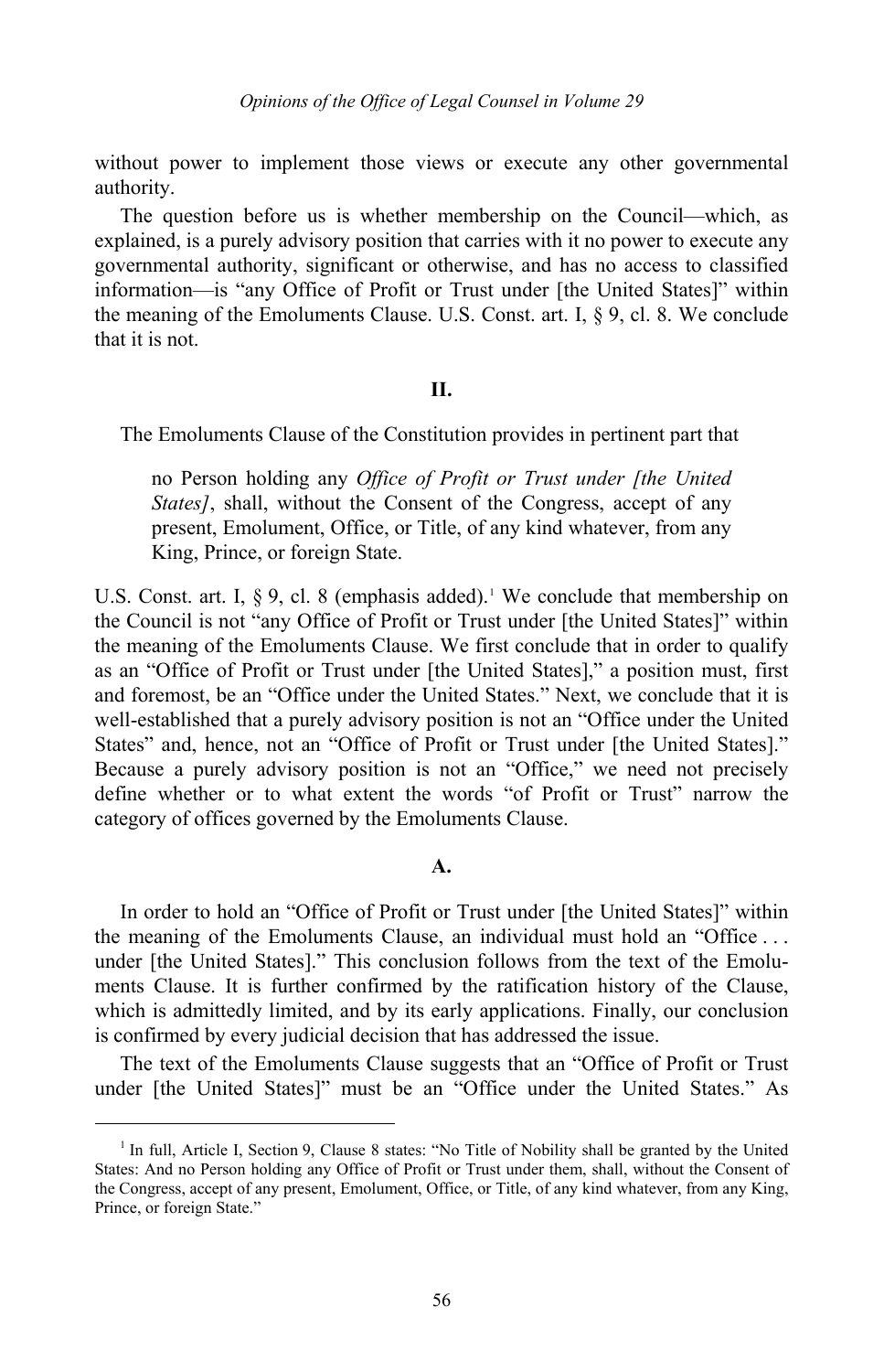discussed below, to the extent that the phrase "of Profit or Trust" is relevant, it may serve to narrow an "Office . . . under [the United States]" to those that are "of Profit or Trust," or an "Office of Profit or Trust" may be synonymous with an "Office . . . under [the United States]," but it is clear that the words "of Profit or Trust" do not expand coverage of the Emoluments Clause beyond what would otherwise qualify as an "Office . . . under [the United States]." This conclusion is apparent first and foremost by the phrase "Office of Profit or Trust under [the United States]" itself, which by its terms suggests that an office of profit or trust is necessarily a type of "Office . . . under [the United States]"—either one of "Profit" or one of "Trust." It is also confirmed by the remainder of the Emoluments Clause. In particular, the Emoluments Clause uses the term "Office" twice: first, in its reference to "any Office of Profit or Trust under [the United States]," and second, in its reference to "any present, Emolument, Office, or Title, of any kind whatever." The second reference—to "any ... Office ... of any kind whatever" suggests that the first reference—to "any Office of Profit or Trust under [the United States]"—is narrower, not broader, than the second. Taken as a whole, then, the text of the Emoluments Clause suggests that an "Office of Profit or Trust under [the United States]" must, at a minimum, be an "Office under the United States." This conclusion is confirmed by the ratification history and early applications of the Emoluments Clause as well as relevant case law.

That the phrase "Office of Profit or Trust under [the United States]" is meant to be no more expansive than the phrase "Office under the United States" is confirmed by the limited discussion by the Framers and ratifiers of the Constitution as to the original understanding of the Emoluments Clause. This limited discussion reflects the assumption that the phrase "Office of Profit or Trust" was understood to be synonymous with the term "Office," with no particular emphasis placed on the additional words "of Profit or Trust." Governor Randolph, for example, who had attended the Philadelphia convention, explained to the Virginia ratifying convention that the Emoluments Clause

restrains any persons *in office* from accepting of any present or emolument, title or office, from any foreign prince or state. This restriction is provided to prevent corruption. All men have a natural inherent right of receiving emoluments from any one, unless they be restrained by the regulations of the community. An accident which actually happened, operated in producing the restriction. A box was presented to our ambassador by the king of our allies. It was thought proper, in order to exclude corruption and foreign influence, to prohibit *any one in office* from receiving or holding any emoluments from foreign states. I believe, that if at that moment, when we were in harmony with the King of France, we had supposed that he was corrupting our ambassador, it might have disturbed that confidence,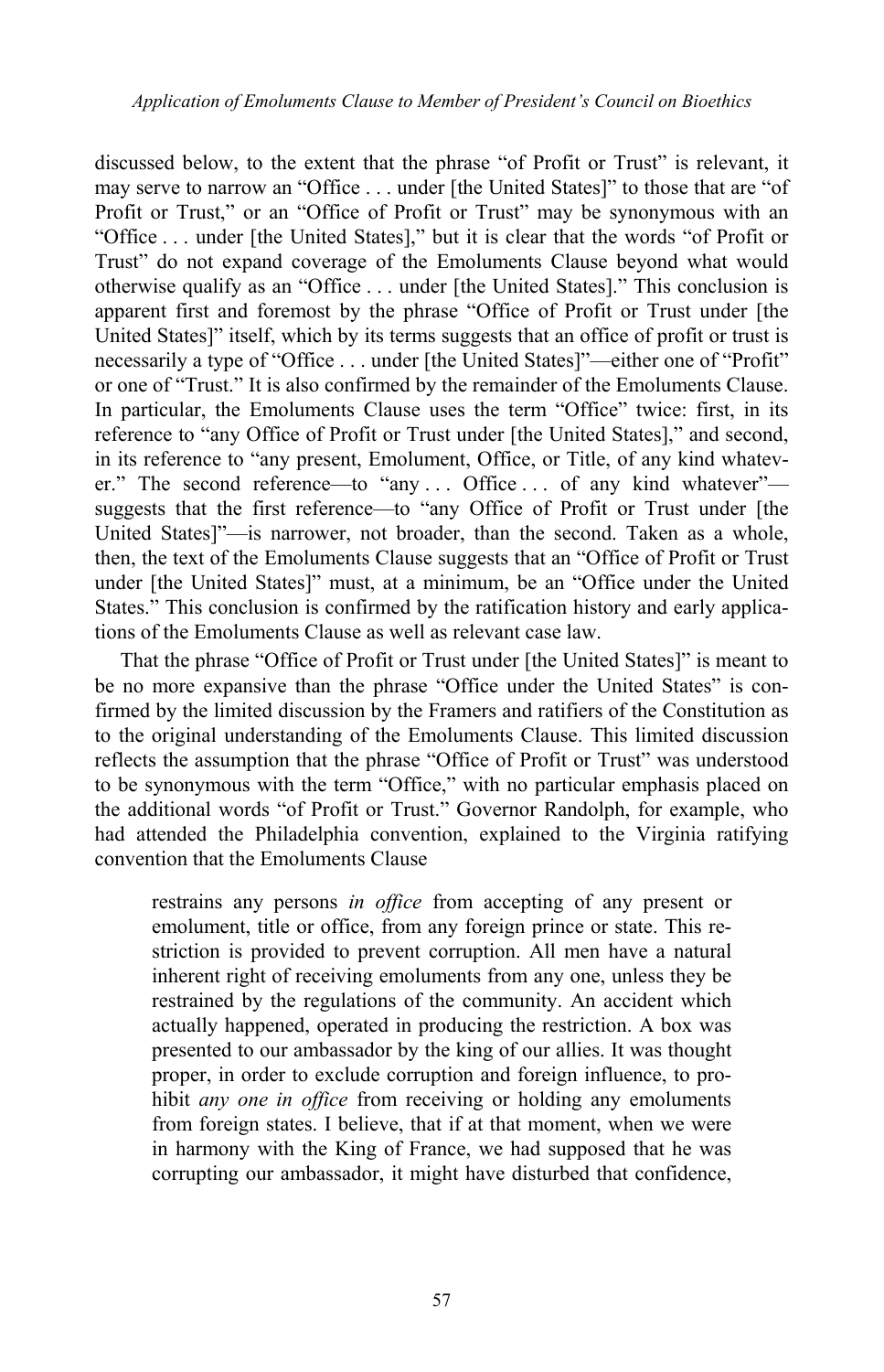and diminished that mutual friendship, which contributed to carry us through the war.

3 *The Records of the Federal Convention of 1787*, at 327 (Max Farrand ed., rev. ed. 1966) (emphases added) (footnote omitted) ("*Records*"). Likewise, according to Madison's notes, the Emoluments Clause was proposed at the convention by Charles Pinckney, who "urged the necessity of preserving *foreign Ministers & other officers* of the U.S. independent of external influence and moved to insert [the Emoluments Clause]." [2](#page-3-0) *Records* at 389 (emphasis added).<sup>2</sup> These two statements are the only contemporaneous explanations of the Emoluments Clause that we have discovered, and both reflect an understanding that it encompasses public "offices" generally.

The early applications of the Emoluments Clause likewise reflect the assumption that an "Office of Profit or Trust" is synonymous with the term "Office under the United States." The Fifth Congress, for example, was the first to face an issue involving the Emoluments Clause when, in 1798, Thomas Pinckney asked Congress for permission to retain small presents he received from the Kings of Great Britain and Spain upon his departure from Europe after serving as Ambassador to those countries. *See* 8 Annals of Cong. 1582 (1798); David. P. Currie, *The Constitution in Congress: The Federalist Period, 1789–1801*, at 281 (1997). Congress refused to give permission. *See* 7 Annals of Cong. 553 (Senate granting consent); 8 *id*. at 1593 (House refusing consent). In the debate that ensued, the participants seemed to assume that the term "Office of Profit or Trust" was synonymous with "officer of the United States" (and further, that the Emoluments Clause was aimed primarily at ambassadors and foreign ministers). The statement of Representative Bayard is illustrative. He observed with respect to an identical provision found in the Articles of Confederation<sup>[3](#page-3-1)</sup>:

-

<span id="page-3-0"></span><sup>2</sup> According to Madison's notes, the Clause was proposed by "Mr. Pinckney." Madison's custom was to refer to Charles Pinckney as "Mr. Pinckney" and to refer to Charles Cotesworth Pinckney (Charles Pinckney's cousin and fellow delegate from South Carolina) as "Genl. Pinckney," as Charles Cotesworth Pinckney completed his Revolutionary War service as a brevet brigadier general. *Compare, e.g.*, *id*. (statement of "Mr. Pinckney"), *with* 2 *id.* at 373 (statement of "Genl. Pinckney").

<span id="page-3-1"></span><sup>3</sup> Article VI of the Articles of Confederation provided: "[N]or shall any person holding *any office of profit or trust under the United States*, or any of them, accept any present, emolument, office or title of any kind whatever from any king, prince or foreign State." Articles of Confederation art. VI, 1 Stat. 5 (1778) (emphasis added). An earlier draft of the Articles contained broader language that would have prohibited "*any Servant or Servants of the United States*" from accepting any such "Present, Emolument, Office, or Title." Articles of Confederation art. IV (July 12, 1776 draft), *in* 5 *Journals of the Continental Congress* 547 (1904–37) (emphasis added). By substituting the phrase "any person holding an office of profit or trust under the United States" for the phrase "any Servant or Servants of the United States," the drafters may have intended to narrow the scope of the clause to a particular type of government servant, which is consistent with our conclusion. *Cf*. Articles of Confederation art. IV (Aug. 20, 1776 draft), *in* 5 *Journals of the Continental Congress* 675 (noting this change, without explanation). We have found no additional drafting history or practice regarding the parallel phrase in the Articles of Confederation that would further illuminate the question before us.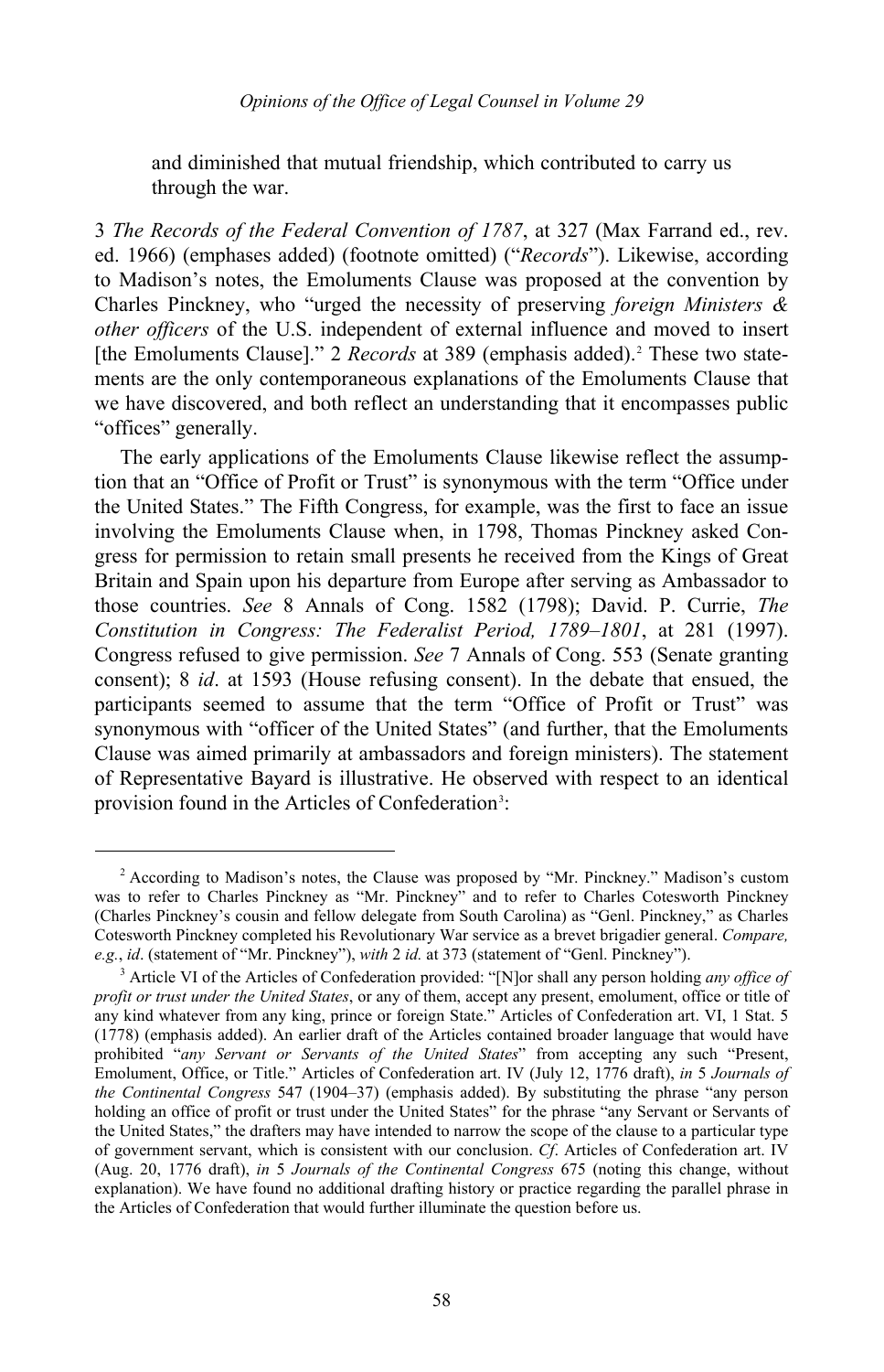Under the old articles of Confederation, a like provision was in being, only that the receipt of presents by our Ministers was positively forbidden, without any exception about leave of Congress; but their being allowed to be received under the present Government, by the consent of Congress, shows that they might be received in certain cases. He had indeed, been informed that, notwithstanding the prohibition under the former Constitution, presents were frequently received by Ministers; for, though persons holding *offices* were forbidden to receive presents, the moment their *office* ceased, and they became private individuals, they were no longer prohibited from receiving any presents which might be offered to them. Under these circumstances he thought the resolution ought to be agreed to.

8 Annals of Cong. 1583–84 (emphases added).

Likewise, in 1817, Secretary of State John Quincy Adams issued instructions to the United States ambassador to England forbidding U.S. foreign ministers from accepting gifts from a foreign government:

The acceptance of such presents by ministers of the United States is expressly prohibited by the constitution; and even if it were not, while the United States have not adopted the custom of *making* such presents to the diplomatic agents of foreign Powers, it can scarcely be consistent with the delicacy and reciprocity of intercourse between them, for the ministers of the United States to receive such favors from foreign Princes, as the ministers of those Princes never can receive from this Government in return. The usage, exceptionable in itself, can be tolerated only by its reciprocity. It is expected by the President, that every offer of such present which may, in future, be made to any public minister or *other officer of this Government*, abroad, will be respectfully, but decisively declined.

H.R. Rep. No. 23-302, at 3 (1834) (reprinting Adams's instructions) (second emphasis added). On one occasion in 1834 when these instructions were not followed, President Jackson asked Congress to consent to a particular gift. President Jackson noted:

I deem it proper on this occasion to invite the attention of Congress to the presents which have heretofore been made to our *public officers*, and which have been deposited under the orders of the Government in the Department of State.

Letter to the Senate and House of Representatives (Jan. 6, 1834), *in* 3 *A Compilation of the Messages and Papers of the Presidents* 1256, 1256 (James D. Richardson ed., 1897) (emphasis added). He then explained: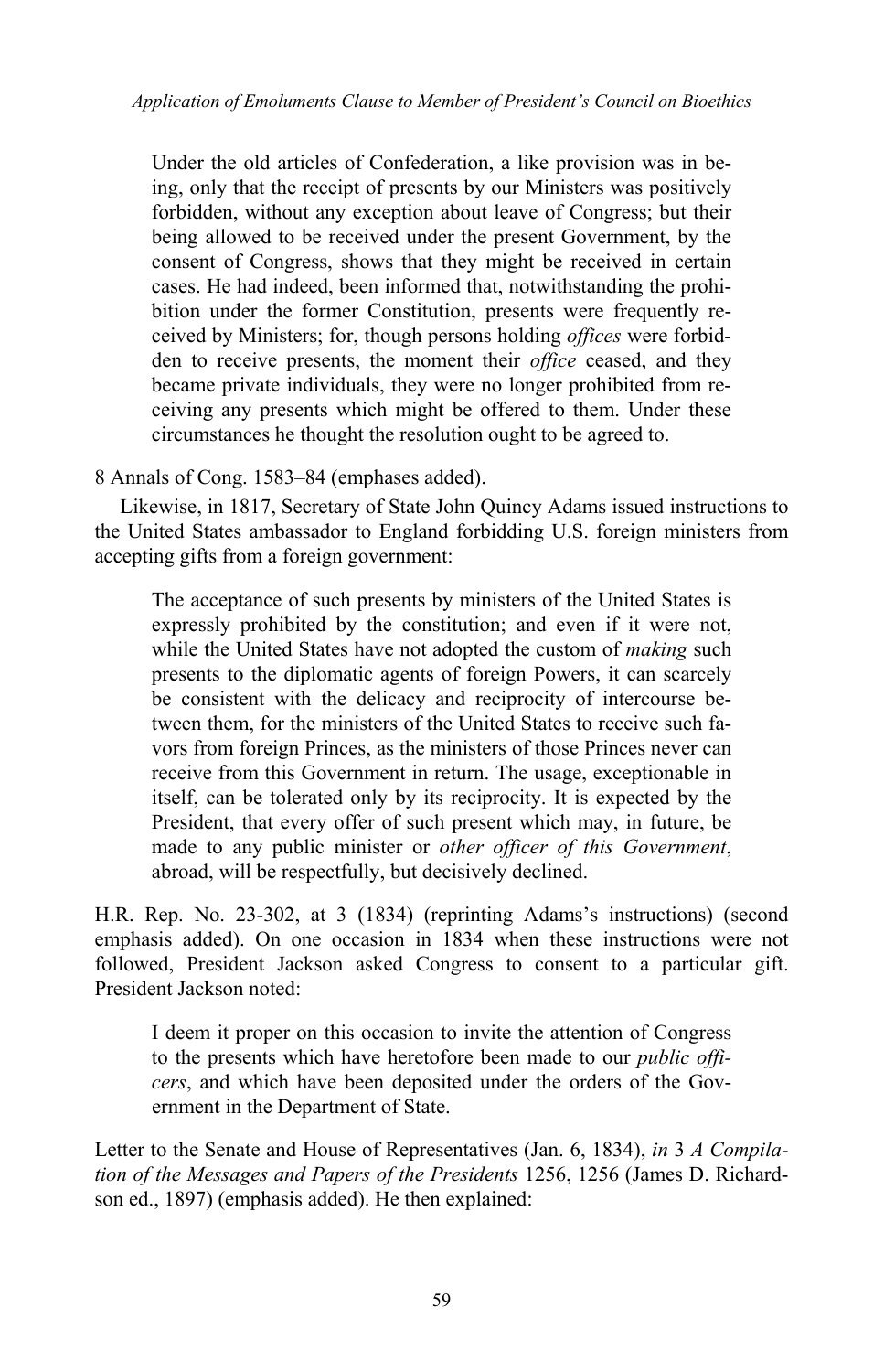The provision of the Constitution which forbids any *officer*, without the consent of Congress, to accept any present from any foreign power may be considered as having been satisfied by the surrender of the articles to the Government, and they might now be disposed of by Congress to those for whom they were originally intended, or to their heirs, with obvious propriety in both cases, and in the latter would be received as grateful memorials of the surrender of the present.

# *Id*. at 38 (emphasis added).

Finally, the judicial decisions addressing the meaning of the phrase "office of profit or trust," mostly state court cases, and leading treatises, all state or assume that an "office of profit or trust" must be a public "office." *See, e.g.*, *Shepherd v. Commonwealth*, 1 Serg. & Rawle 1, 9 (Pa. 1814) (a "commissioner of the Commonwealth" did not hold an "office of profit under th[e] Commonwealth" because he did not hold an "office"); *Opinion of the Justices*, 3 Me. (Greenl.) 481, 481–82 (1822) (an "agent[] for the preservation of timber on the public lands" did not hold an "office of profit under th[e] State" because he did not occupy an "office" of any sort); *Commonwealth ex rel. Bache v. Binns*, 17 Serg. & Rawle 219, 220 (Pa. 1828) (a printer selected by the U.S. Secretary of State to print congressional reports did not hold an "office of profit . . . or trust, under the government of the United States" because the position of printer was not an "office"); *Shelby v. Alcorn*, 36 Miss. 273, 290 (1858) (a levee commissioner held a "civil office of profit under th[e] State" because he occupied a "civil office" "under the State"); *In re Corliss*, 11 R.I. 638, 641 (1876) (commissioners on the U.S. Centennial Commission held an "office of trust" because "they are, properly speaking, officers, and . . . the places which they hold are offices"); *State ex rel. Gilson v. Monahan*, 84 P. 130, 133 (Kan. 1905) (the director of a drainage district did not hold an "office of public trust" because he did not hold a "public office"; "[t]he words 'office of public trust'" in the Kansas Constitution "are equivalent to 'public office'"); *Kingston Assocs., Inc. v. LaGuardia*, 156 Misc. 116, 118–19, 121 (N.Y. Sup. Ct. 1935) (an advisory position was not a "civil office of honor, trust, or emolument under . . . the United States" because it lacked an "indispensable attribute of public office"); Floyd R. Mechem, *A Treatise on the Law of Public Offices and Officers* § 13 (1890) ("*Law of Public Offices*") (defining an "Office of Profit" as a type of "office"); *id.* § 16 (same for "Office of Trust"); 3 Joseph Story, *Commentaries on the Constitution* §§ 1345–46 (1833; reprint 1991) ("[T]he [Emoluments Clause] is highly important, as it puts it out of the power of *any officer of the government* to wear borrowed honours, which shall enhance his supposed importance abroad by a titular dignity at home.") (emphasis added); 1 St. George Tucker, *Blackstone's Commentaries* 295–96 & n.\* (1803; reprint 1996) ("*Tucker's Blackstone*") ("In the reign of Charles the second of England, that prince, and almost all his officers of state were either actual pensioners of the court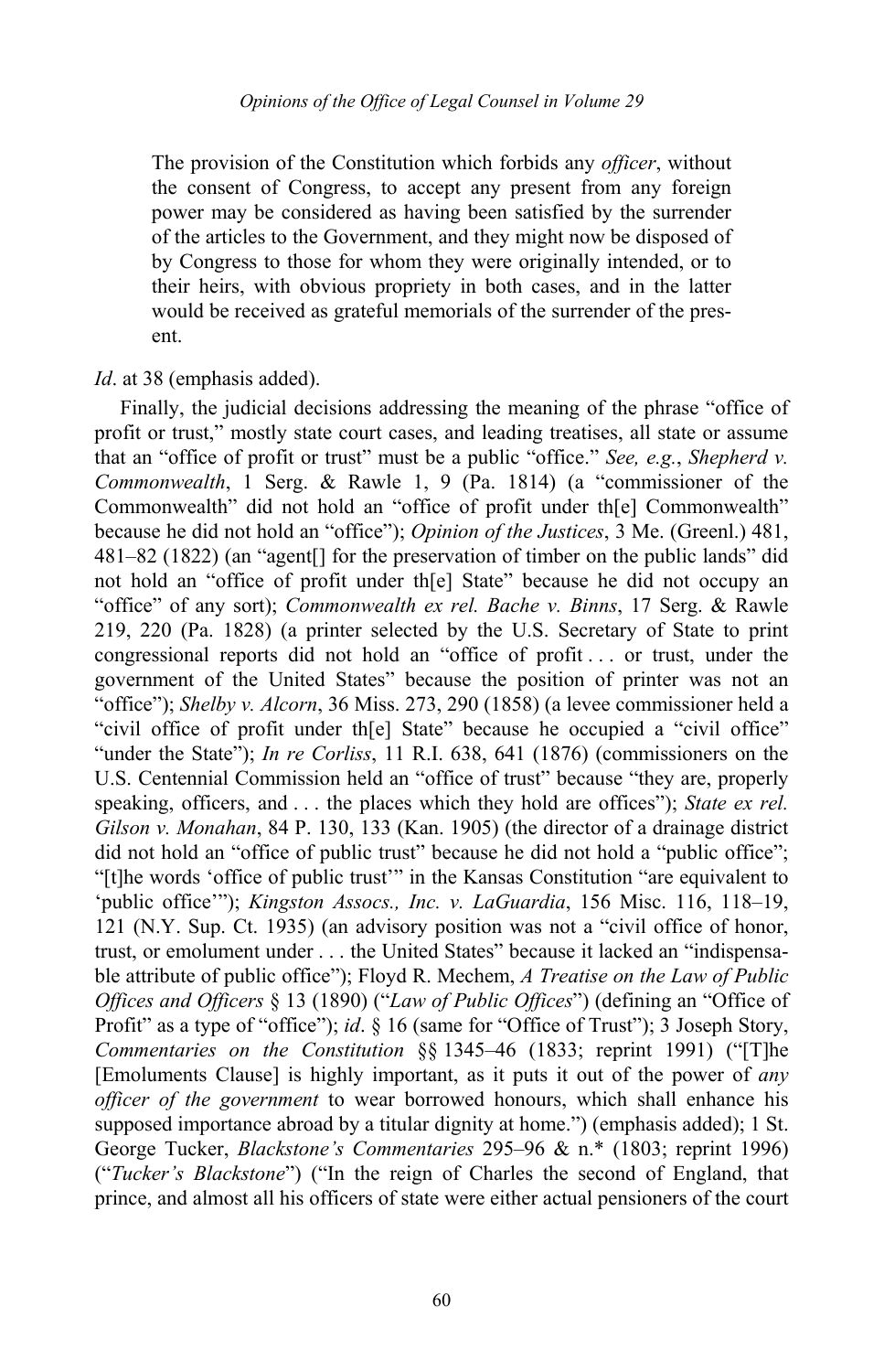of France, or supposed to be under its influence, directly, or indirectly, from that cause. The reign of that monarch has been, accordingly, proverbially disgraceful to his memory. The economy which ought to prevail in republican governments, with respects to salaries and other emoluments of office, might encourage the offer of presents from abroad, if the constitution and laws did not reprobate their acceptance. Congress, with great propriety, refused their assent to one of their ministers to a foreign court, accepting, what was called the usual presents, upon taking his leave: a precedent which we may reasonably hope will be remembered by all future ministers, and ensure a proper respect to this clause of the constitution [the Emoluments Clause], which on a former occasion is said to have been overlooked."); *see also Oath of Clerks in the Executive Departments*, 12 Op. Att'y Gen. 521, 521–22 (1868) (the phrase "office of honor or profit" in the Act of July 2, 1862, ch. 128, 12 Stat. 502, includes only those who "are within the legal designation of officers"). Indeed, we are aware of no judicial decision that has even suggested that a government position that fails to qualify as a public "office" could nevertheless qualify as an "office of profit or trust."

Because a position must qualify as a public "office" in order to constitute an "Office of Profit or Trust," it is unnecessary for us to resolve definitively whether and to what extent the phrase "of Profit or Trust" narrows the category of public offices that are governed by the Emoluments Clause. Nevertheless, a few general observations may be warranted, as they confirm that the phrase does not expand the Emoluments Clause beyond public "offices" generally.

That phrase seems to be a term that had a technical significance at English common law. "Offices of profit" in England were offices to which a salary attached and in which the holder had a proprietary interest. As such, these offices were heritable, could be executed through hired deputies, and, in some cases, sold. *See* J.J.S. Wharton, *Wharton's Law Lexicon* 712 (14th ed. 1938) (defining "an office or place of profit under the Crown" as "an office held direct from the crown which nominally carries a salary"); Giles Jacob, *A New Law Dictionary*, tit. Office (9th ed. 1772) (describing an "office[] of profit" as a type of "office" that has "fee or profit appurtenant to it," and explaining that "an assise lay at Common law for an . . . office of profit, [but] for an office of charge and no profit, an assise does not lie"); *see also* 2 William Blackstone, *Commentaries* \*36 (describing "offices" as "incorporeal hereditaments"); 1 William Holdsworth, *A History of English Law* 248 (7th ed. 1956) (noting the introduction of the proprietary concept of offices into the colonies).

"Offices of trust," by contrast, were offices that, because they required "the exercise of discretion, judgment, experience and skill," *Law of Public Offices* § 16, were not heritable and could not be deputized or sold. *See* 2 Stewart Rapalje & Robert L. Lawrence, *A Dictionary of American and English Law* 895 (1883) ("Public offices are either offices of trust, which cannot be performed by depu $ty \ldots$ , or ministerial offices, which may be performed by deputy."); 2 T. Cun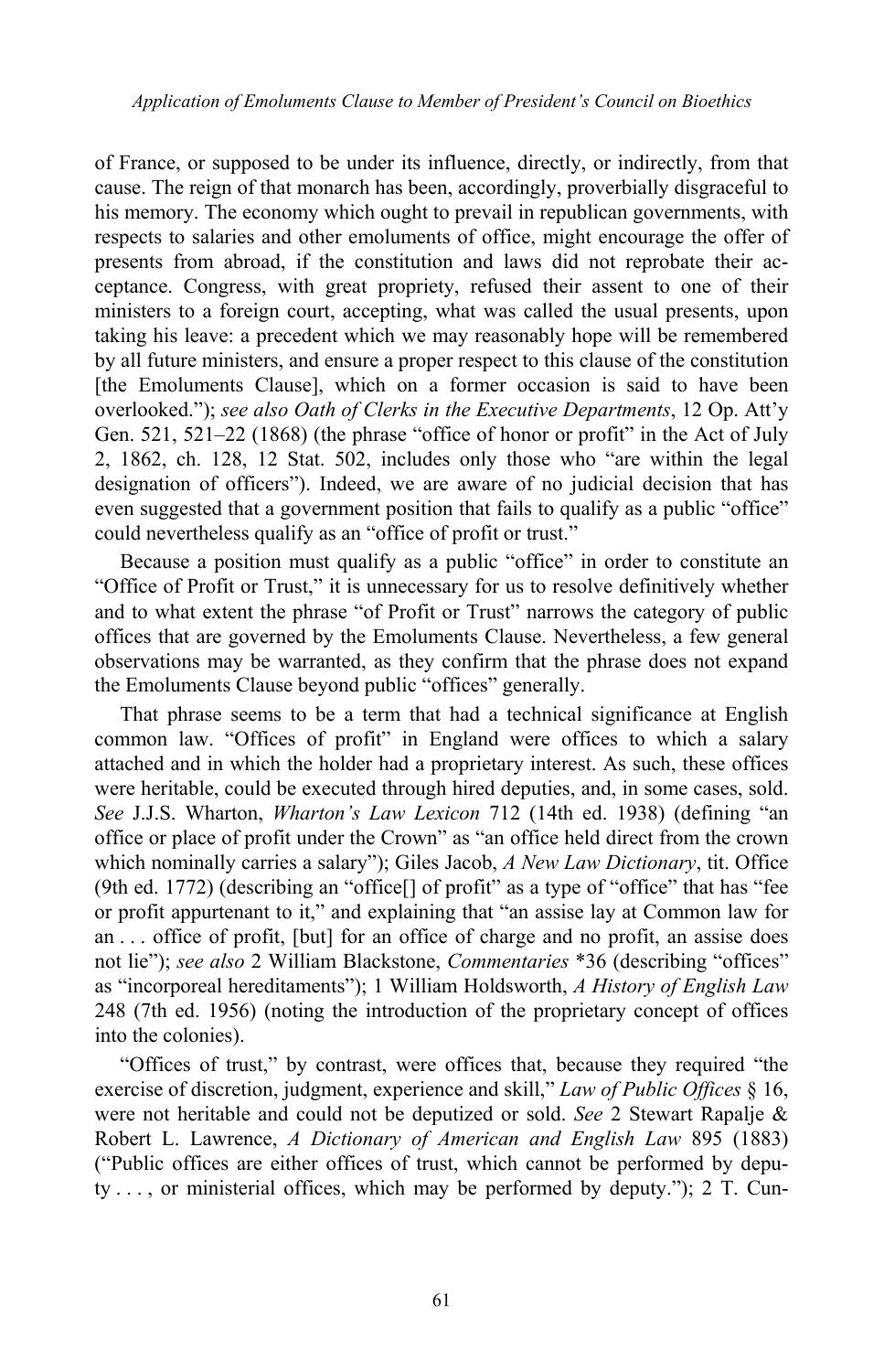ningham, *A New and Complete Law Dictionary*, tit. Office (London, 2d ed. 1771) (discussing the prohibition against selling "offices of trust"); 2 Blackstone, *Commentaries* at \*36–37 (explaining that an "office<sup>[]</sup> of public trust cannot be granted for a term of years," presumably because it might be inherited during the term by someone incompetent to perform it, "but ministerial offices may be so granted; for those may be executed by deputy" should the holder be incompetent to perform it). The English tradition of heritable offices that could be sold or executed entirely by hired deputies was rejected in this country after the Revolution. *See, e.g.*, Vt. Const. of 1777, ch. II, § 33, *reprinted in* 6 Francis Newton Thorpe, *The Federal and State Constitutions, Colonial Charters, and Other Organic Laws* 3747 (1909; reprint 1993) ("[T]here can be no necessity for, nor use in, establishing offices of profit, the usual effect of which are dependence and servility, unbecoming freemen, in the possessor or expectants."). Yet, the phrase "of profit or trust"—which, given the English tradition, had greater significance at the time—was incorporated into the emoluments clause contained in the Articles of Confederation, *see* Articles of Confederation art. VI, 1 Stat. 5 (1778), and, by virtue thereof, was later incorporated into the Constitution's Emoluments Clause, among other laws.

In other words, as later American sources confirm, to the extent that the phrase "of Profit or Trust" adds to the meaning of the term "Office," it narrows it, with "Profit" referring to offices for which the officeholder is paid, and "Trust" to offices the duties of which are particularly important. *See Corliss*, 11 R.I. at 642 (concluding that a position was not an "office of profit" because the holder of the position received no compensation, but that it was an "office of trust" because the holder "was intrusted with a large supervisory and regulative control of the property"); *Town of Meredith v. Ladd*, 2 N.H. 517, 519 (1823) ("[T]he office of constable is an office of trust [because] many important duties are devolved upon it, bonds are executed for fidelity, and in some places the income from it is very considerable."); *Shepherd*, 1 Serg. & Rawle at 9 (the position held by a state commissioner was not an office "of profit" "because he did not receive a cent as commissioner"). *See also Law of Public Offices* §§ 13, 16 (defining an "Office of Profit" as "[a]n office to which salary, compensation or fees are attached," and an "Office of Trust" as "[a]n office whose duties and functions require the exercise of discretion, judgment, experience and skill"). *Cf. Doty v. State*, 6 Blakf. 529, 530 (Ind. 1843) (rejecting distinction between office of "trust" and office of "profit" as "merely verbal," noting that "[a]ll offices of profit are necessarily offices of trust; and must, therefore be included in those of the latter description").<sup>[4](#page-7-0)</sup>

<span id="page-7-0"></span><sup>4</sup> The Constitution also references an "Office of honor," U.S. Const. art. I, § 3, cl. 7 ("Judgment in Cases of Impeachment shall not extend further than to removal from Office, and disqualification to hold and enjoy any Office of honor, Trust or Profit under the United States.")—a term that arguably includes offices that are not "of profit" or "of trust." We do not definitively resolve the meaning of this term. We note, however, that it historically has been understood to encompass offices to which no fees,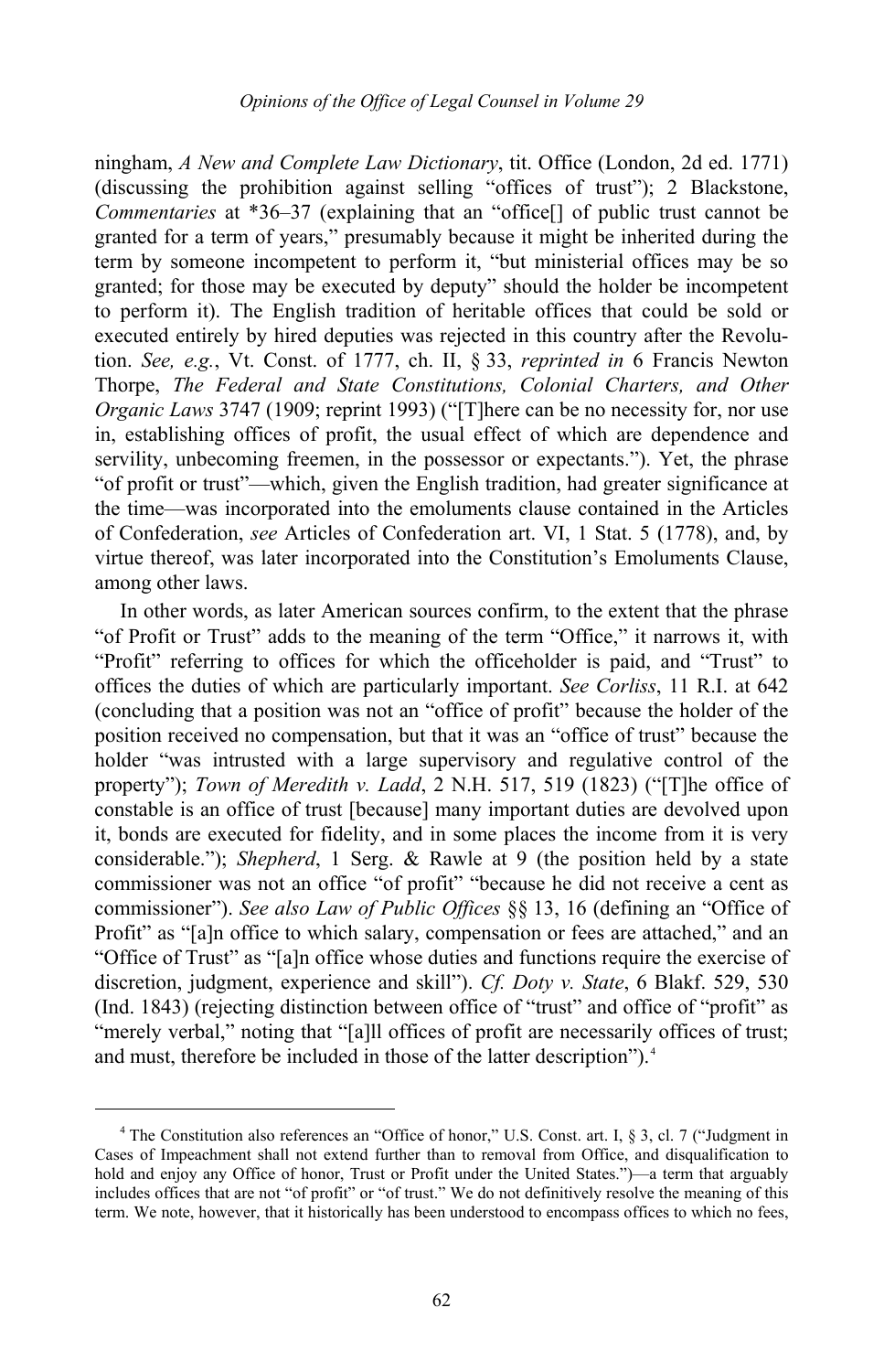*Application of Emoluments Clause to Member of President's Council on Bioethics*

As mentioned, however, we need not definitively resolve the meaning of the phrase "of Profit or Trust," because a position is not an "Office of Profit or Trust under [the United States]" if it is not, at the least, an "Office . . . under [the United States]." And, as we shall explain below, a purely advisory position is not an "Office . . . under [the United States]."

# **B.**

Although we do not here attempt to define comprehensively the meaning of an "Office under the United States," it is clear that a purely advisory position does not qualify. This conclusion follows from the Executive Branch's historical and longstanding understanding of that phrase, confirmed by an 1898 report of a Judiciary Committee of the House of Representatives. And it is also confirmed by the uncontradicted weight of judicial authority. Accordingly, we conclude that a purely advisory position is not an "office" and therefore not an "Office of Profit or Trust under [the United States]."

The Executive Branch has long been of the view that a purely advisory position is not a public "office." This view has been expressed most clearly in opinions from this Office addressing the meaning of the Ineligibility and Incompatibility Clauses of the Constitution. The Ineligibility Clause provides:

No Senator or Representative shall, during the Time for which he was elected, be appointed to *any civil Office under the Authority of the United States*, which shall have been created, or the Emoluments whereof shall have been encreased during such time.

U.S. Const. art. I, § 6, cl. 2 (emphasis added). The Incompatibility Clause provides:

[N]o Person holding *any Office under the United States*, shall be a Member of either House during his Continuance in Office.

-

profits, or salary attach, *see Law of Public Offices* § 15 (an "honorary office" is "an office to which no compensation attaches"); *State ex rel. Clark v. Stanley*, 66 N.C. 59, 63 (1872) ("Where no salary or fees are annexed to the office, it is a naked office—honorary,—and is supposed to be accepted, merely for the public good."); *Dickson v. People ex rel. Brown*, 17 Ill. 191, 193–95 (1855) (holding that the director of a state "institution for the education of the deaf and dumb," a position for which "[t]here are no fees, perquisites, profits or salary," occupied an "office of honor"), and that the Attorney General has interpreted the statutory phrase "office of honor or profit" as synonymous with an "officer of the United States" under the Appointments Clause, *see Oath of Clerks in the Executive Departments*, 12 Op. Att'y Gen. 521, 521–22 (1868) (interpreting the phrase "office of honor or profit" in the Act of July 2, 1862, ch. 128, 12 Stat. 502, to include only those who "are within the legal designation of officers" as defined by the Supreme Court's Appointments Clause cases).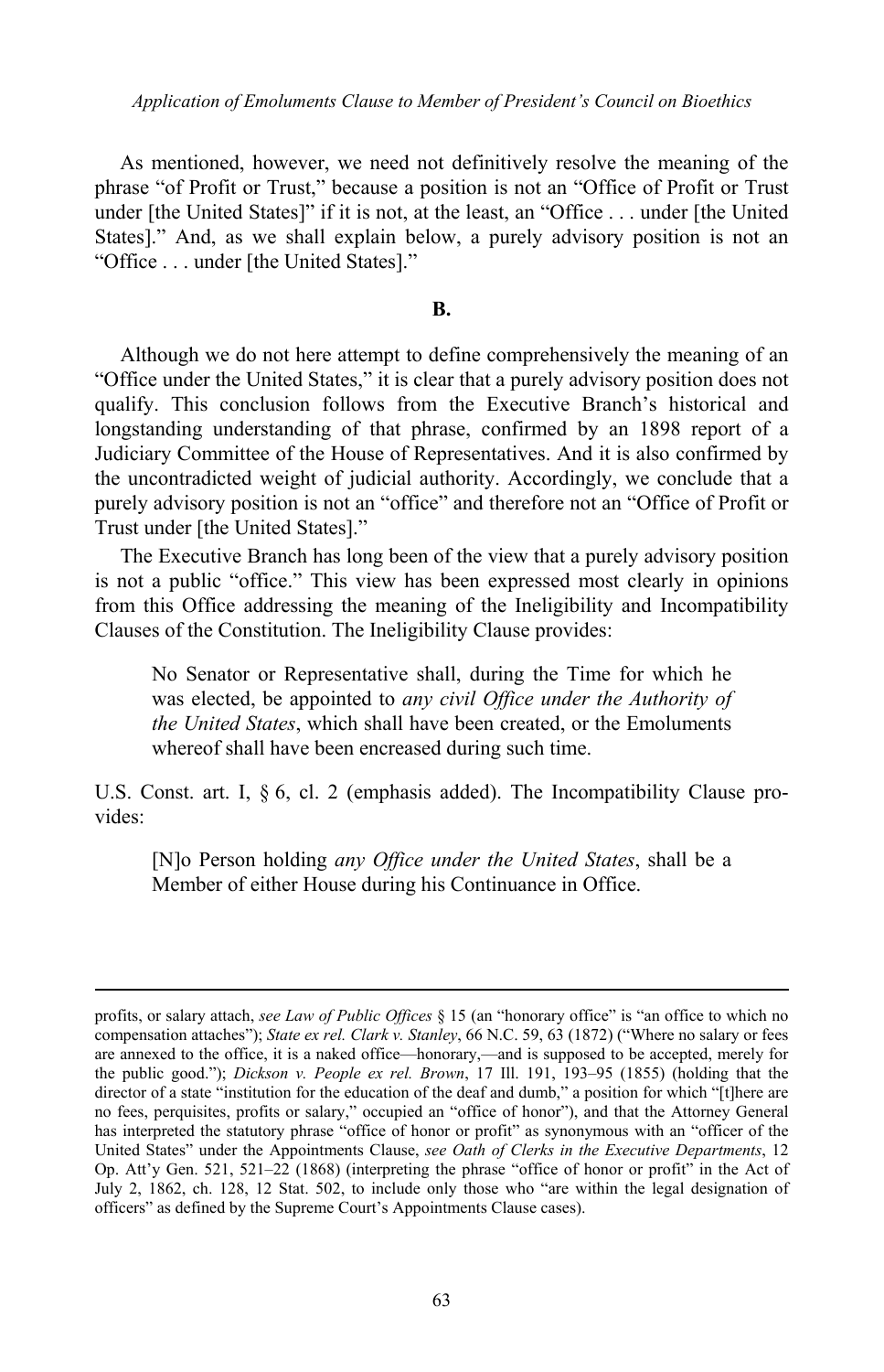*Id.* (emphasis added).<sup>[5](#page-9-0)</sup> Whether referring to the need to exercise "some portion of the sovereign functions of Government," or the need to exercise "significant authority pursuant to the laws of the United States," we have consistently concluded that a purely advisory position is neither a "civil Office under the Authority of the United States" nor an "Office under the United States," because it is not an "office" at all. To be an "office," a position must at least involve some exercise of governmental authority, and an advisory position does not.

In 1989, for example, then Assistant Attorney General Barr concluded that an advisory commission that "perform[s] only advisory or ceremonial functions" is not an "office" within the meaning of the Incompatibility and Ineligibility Clauses because members of such commissions do not "exercis[e] significant authority pursuant to the laws of the United States." *Common Legislative Encroachments on Executive Branch Authority*, 13 Op. O.L.C. 248, 249 & n.2 (1989). Likewise, in 1969, then Assistant Attorney General Rehnquist concluded that the Staff Assistant to the President did not hold a civil office within the meaning of the Ineligibility Clause, observing that the term "office" meant

<span id="page-9-0"></span><sup>5</sup> Notably, the Emoluments Clause and the Incompatibility and Ineligibility Clauses share a common purpose—the prevention of public corruption. *See, e.g.*, 3 *Records* at 327 (statement of Gov. Randolph) (The Emoluments Clause "is provided to prevent corruption."); 3 Story, *Commentaries* §§ 1345–46 (The Emoluments Clause "is founded in a just jealousy of foreign influence of every sort."); 1 *Tucker's Blackstone* at 295–96 & n.\* (explaining that the Emoluments Clause is rooted in the recognition that "[c]orruption is too subtle a poison to be approached, without injury"); 3 *The Debates in the Several State Conventions on the Adoption of the Federal Constitution* 370 (Jonathan Elliot ed., 2d. ed. 1836) ("*Elliot's Debates*") (Madison, June 14, 1788) (The Ineligibility Clause "guards against abuse by taking away the inducement to create new offices, or increase the emolument of old offices."); 2 Story, *Commentaries* § 864 ("The reasons for excluding persons from offices, who have been concerned in creating them, or increasing their emoluments, are to take away, as far as possible, any improper bias in the vote of the representative, and to secure to the constituents some solemn pledge of disinterestedness."); 2 *Elliot's Debates* at 475 (James Wilson, Penn. Ratifying Convention, Dec. 4, 1787) (the Incompatibility Clause seeks to prevent corruption by ensuring that "the mere acceptance of an office, as a bribe, effectually destroys the end for which it was offered"); *id*. at 484 ("The great source of corruption, in [England], is, that persons may hold offices under the crown, and seats in the legislature, at the same time."); Steven G. Calabresi & Joan L. Larsen, *One Person, One Office: Separation of Powers or Personnel?*, 79 Cornell L. Rev. 1045, 1077 (1994) ("The Incompatibility Clause was motivated by worries about British-style corruption. The Framers did not perceive it as having much to do with the separation of powers or with Presidential independence."); *id*. at 1051 ("Interestingly, the [Incompatibility] Principle seems to have been grounded less in separation-ofpowers theory than in the Framers' vivid memory of the British Kings' practice of 'bribing' Members of Parliament [] and judges with joint appointments to lucrative executive posts. This practice was repeated in the colonies, which, after independence, enacted strict constitutional bans on plural office holding. . . . [The Incompatibility Clause was] intended [to] function as a constitutional ethics rule . . . [but had the] wholly unappreciated and unintended consequence of foreclosing 'parliamentary' government in this country by making the President's Cabinet and Administration much more independent of Congress."). *Compare Application of the Emoluments Clause of the Constitution and the Foreign Gifts and Decorations Act*, 6 Op. O.L.C. 156, 157–58 (1982) (declining to read the Emoluments Clause *in pari materia* with the Appointments Clause primarily because the two clauses serve different purposes, with the former being an anti-corruption measure and the latter grounded in separation of power principles).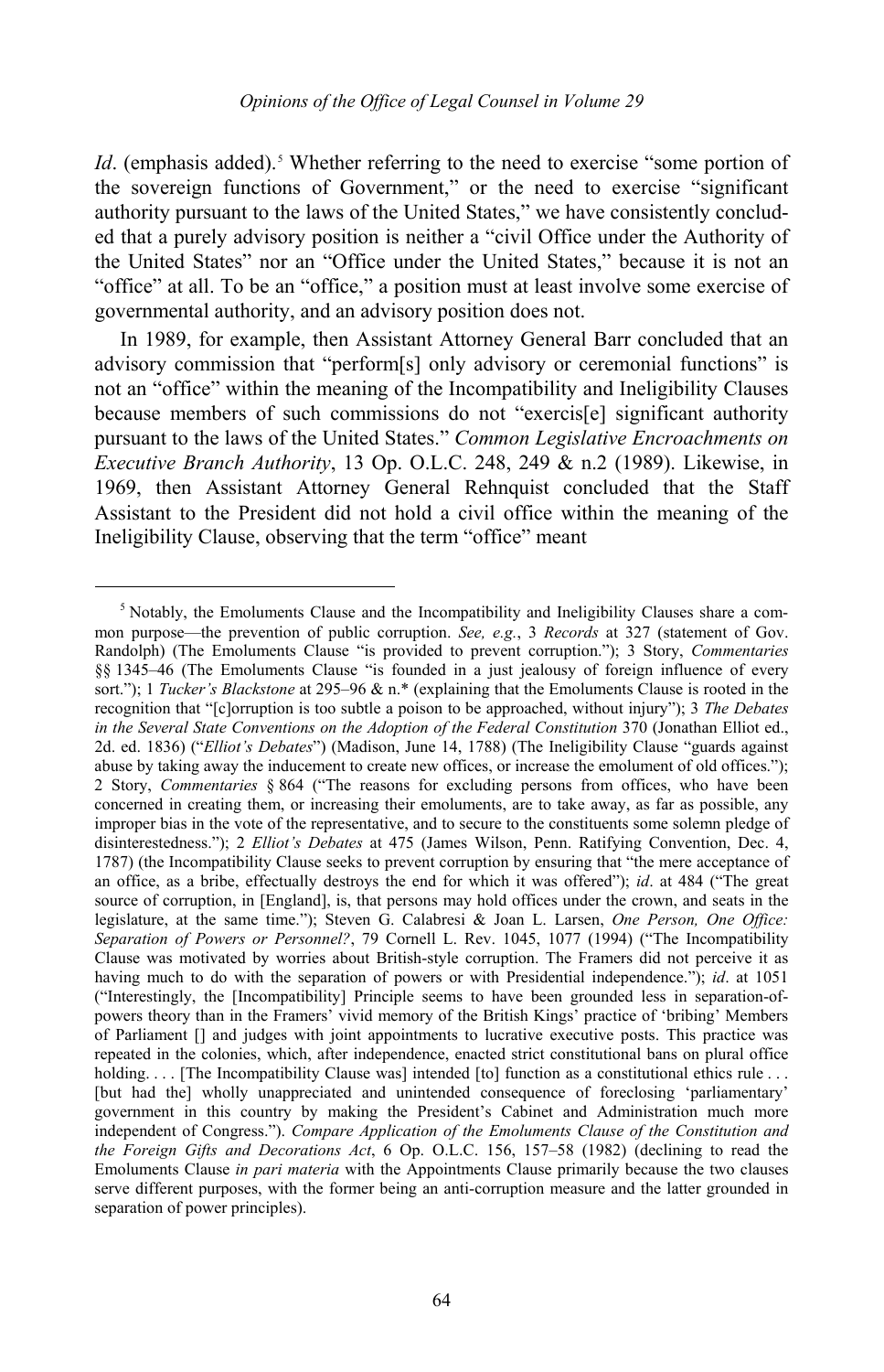the right, authority, and duty, created and conferred by law, by which for a given period, either fixed by law or enduring at the pleasure of the creating power, *an individual is invested with some portion of the sovereign functions of the Government* to be exercised by him for the benefit of the public.

Memorandum for Lamar Alexander, Staff Assistant to the President, from William H. Rehnquist, Assistant Attorney General, Office of Legal Counsel at 2 (Dec. 9, 1969) (quoting 1 Asher C. Hinds, *Hinds' Precedents of the House of Representatives* 604 (1907)) (emphasis added). *See also Appointments to the Commission on the Bicentennial of the Constitution*, 8 Op. O.L.C. 200, 207 & n.2 (1984) (noting that congressmen could serve on presidential commission if "purely executive functions" were separated from "advisory functions" and congressional participation was limited to the advisory functions); Memorandum for Robert A. McConnell, Assistant Attorney General, Office of Legislative Affairs, from Robert B. Shanks, Deputy Assistant Attorney General, Office of Legal Counsel, *Re: Draft Bill to Establish a Select Commission on Drug Interdiction and Enforcement* at 4 (Aug. 23, 1983) ("The Commission's duties appear to be 'investigative and informative' in nature. Thus, . . . the holding of membership on the Commission by Members of the Committees on the Judiciary[] raise[s] no constitutional issue under the . . . Incompatibility Clause[]."); *Proposed Commission on Deregulation of International Ocean Shipping*, 7 Op. O.L.C. 202, 203 (1983) (concluding that appointment of members of Congress to a commission on deregulation of international ocean shipping would "not implicate the Incompatibility Clause of the Constitution," because the commission was "purely advisory": it would "make a comprehensive study of particular issues . . . and submit a report making recommendations to Congress and the President" but would "possess no enforcement authority or power to bind the Government"); Memorandum for Sanford M. Litvack, Assistant Attorney General, Antitrust Division, from Larry L. Simms, Deputy Assistant Attorney General, Office of Legal Counsel, *Re: Report to the President by the White House Commission on Small Business* at 2–3 (July 1, 1980) ("If the recommended Board is to exercise any significant Executive authority pursuant to the laws of the United States, it could not include . . . members of Congress ... among its membership [under the Incompatibility Clause]."); *Office—Compensation*, 22 Op. Att'y Gen. 184, 187 (1898) ("The legal definitions of a public office have been many and various. The idea seems to prevail that it is an employment to exercise some delegated part of the sovereign power; and the Supreme Court appears to attach importance to the ideas of 'tenure, duration, emolument, and duties,' and suggests that the last should be continuing or permanent, not occasional or temporary."); *Congressmen and Senators—Eligibility to Civil Offices*, 26 Op. Att'y Gen. 457, 458–59 (1907) (members of Congress could serve on the Board of Managers of the Soldiers' Home because its members are selected by Congress and are not "Federal officers").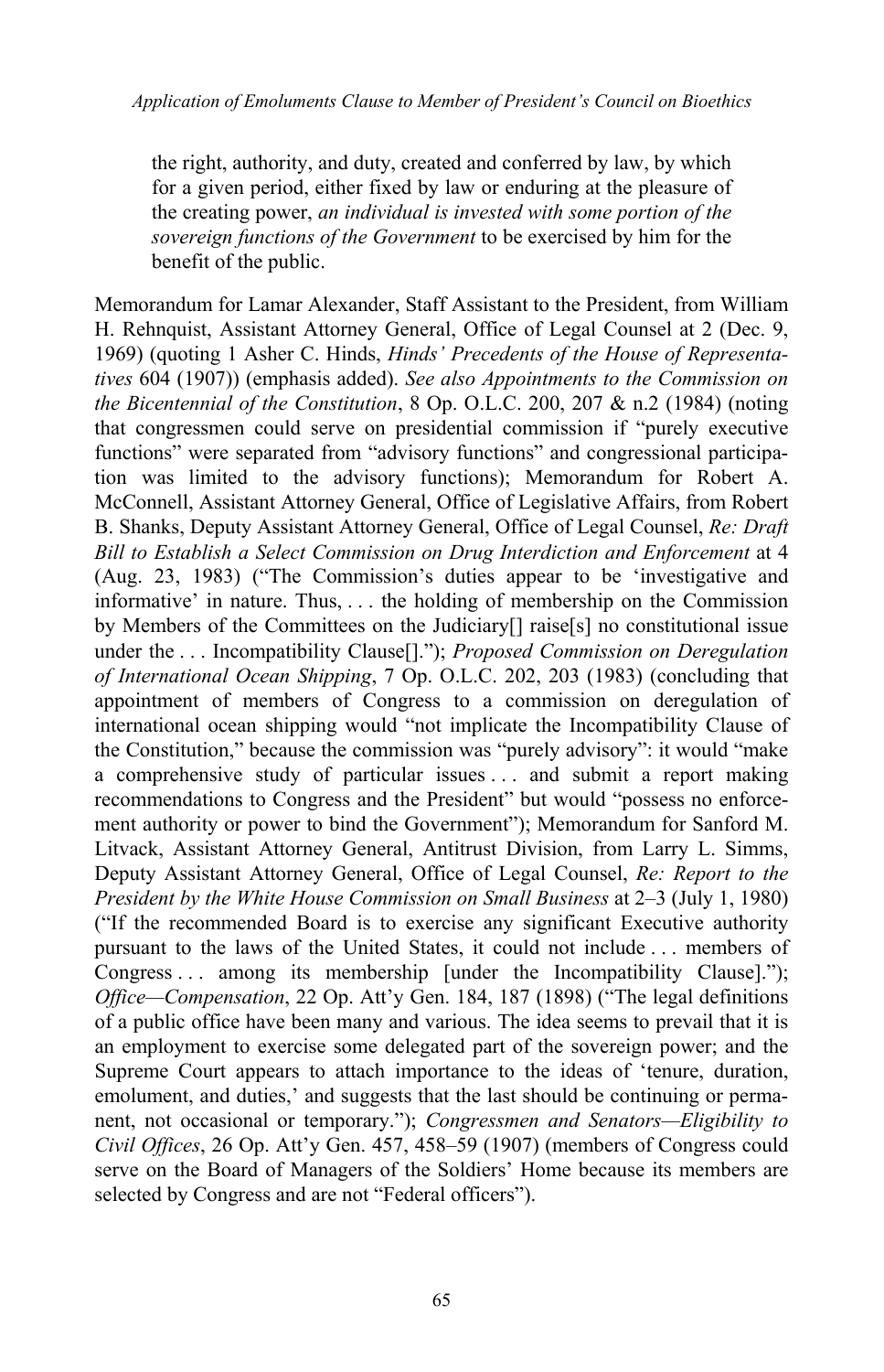This view, moreover, is identical to that espoused by the Judiciary Committee of the House of Representatives in 1898. There, the House of Representatives passed a resolution directing the Judiciary Committee to report whether any member of the House has "accepted any office under the United States" and whether "the acceptance of such office under the United States has vacated the seat of the Member" pursuant to the Incompatibility Clause. The Judiciary Committee concluded that membership on "a commission created by law to investigate and report, but having no legislative, judicial, or executive powers," did not constitute an office within the meaning of the Incompatibility Clause. 1 Asher C. Hinds, *Hinds' Precedents of the House of Representatives* 604 (1907). The committee's report explained that an "office":

involves necessarily the power to (1) legislate, or (2) execute law, or (3) hear and determine judicially questions submitted.

Therefore, mere power to investigate some particular subject and report thereon, or to negotiate a treaty of peace, or on some commercial subject, and report without power to make binding on the Government, does not constitute a person an officer.

'It (public office) implies a delegation of a portion of the sovereign power to, and the possession of it by, the person filling the office, and the exercise of such power within legal limits constitutes the correct discharge of the duties of such office.'

. . . .

The duties of the commissioners appointed under the statutes (to which attention will be called[)], are not continuing or permanent; they have no place of business for the public use, or even for their own use; they give no bond and take no oath. In fact, they are mere agents appointed by direction of Congress for the purpose of gathering information and making recommendations for its use if the Congress sees fit to avail itself of the labors of the commission. The commissioners appointed under these statutes or resolutions can not be compelled to attend or act, and in the broadest sense they are mere agents of the Congress. These commissioners are not to execute any standing laws which are the rules of action and the guardians of rights, nor have they the right or power to make any such law, nor can they interpret or enforce any existing law.

### *Id*. at 607–08.

Finally, the uncontradicted weight of judicial authority confirms that a purely advisory position is not a public "office." These authorities list several factors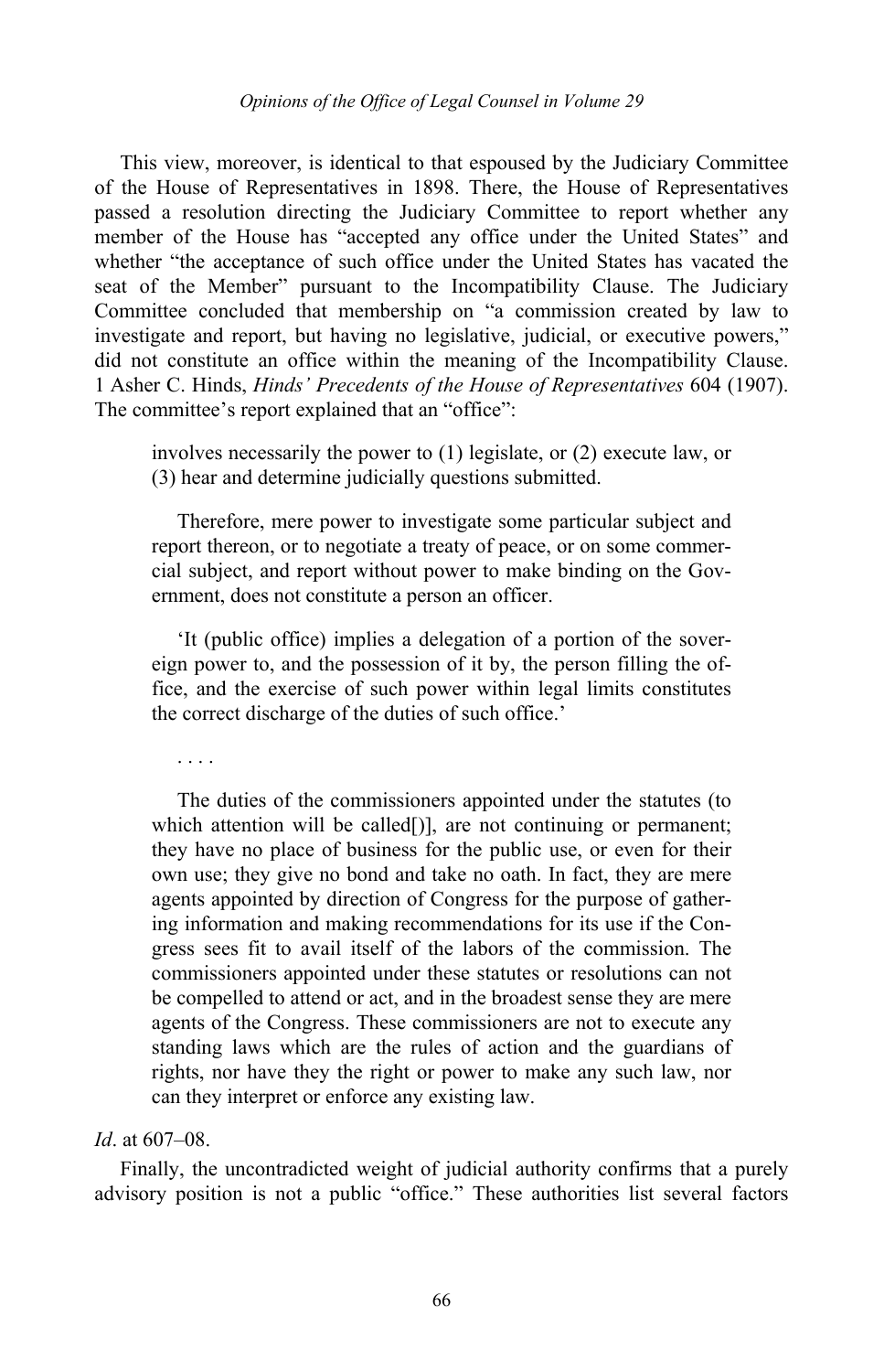relevant to determining whether a position amounts to a public "office," including whether it involves the delegation of sovereign functions, whether it is created by law or by contract, whether its occupant is required to take an oath, whether a salary or fee is attached, whether its duties are continuing and permanent, the tenure of its occupant, and the method of appointment. *See, e.g.*, *Law of Public Offices* §§ 1–9 (describing factors and citing cases); *Wise v. Withers*, 7 U.S. (3 Cranch.) 331, 336 (1806); *United States v. Maurice*, 26 F. Cas. 1211, 1214 (C.C.D. Va. 1823); *In re Attorney Oaths*, 20 Johns. (N.Y.) 492, 492 (1823); *Bunn v. People ex rel. Laflin*, 45 Ill. 397, 405 (1867). But they likewise make clear that the sine qua non of a public "office" is the exercise of some portion of delegated sovereign authority. *See Law of Public Offices* §§ 1, 4.

One case, arising out of New York, bears particular emphasis, because it most directly addresses the question at hand. In *Kingston Assocs., Inc. v. LaGuardia*, 156 Misc. 116, 121 (N.Y. Sup. Ct. 1935), the court held that a purely advisory position was not a "civil office of honor, trust, or emolument under the Government of the United States" within the meaning of the Greater New York Charter, which prohibited certain city officials from accepting such an office. At issue was whether Mayor Fiorello LaGuardia had forfeited the mayoralty by accepting a position on the federal Advisory Committee on Allotments. The court described several factors relevant to the question whether the federal advisory position was an "office" within the meaning of the charter, including whether the occupant was required to take an oath, whether the position involved a salary, and the duration of the position. *Id*. at 120–21. Dispositive, however, was the absence of any delegated sovereign authority: "There is . . . one indispensable attribute of public office, namely, the right to exercise some portion of the sovereign power." *Id*. at 121. "Clearly," the court explained, "the members of the Advisory Committee on Allotments possess none of the powers of the sovereign," because "[t]he right to recommend amounts to nothing more than the right to advise . . . . [and] [t]he making of a recommendation does not constitute the exercise of an executive function." *Id.* at 123. The court thus held that the advisory committee position was not an "office" at all and hence that Mayor LaGuardia had not forfeited the mayoralty.

Innumerable other authorities likewise make clear that an indispensable element of a public "office" is the exercise of some portion of delegated sovereign authority, which, as *Kingston* and other authorities (discussed below) make clear, is absent with respect to a purely advisory position. As early as 1822, for example, the Maine Supreme Court held that an "agent[] for the preservation of timber on the public lands" did not occupy an "office of profit under th[e] State" because it was not an "office" of any sort, explaining:

We apprehend that the term 'office' implies a delegation of a portion of the sovereign power to, and possession of it by the person filling the office;—and the exercise of such power within legal limits, con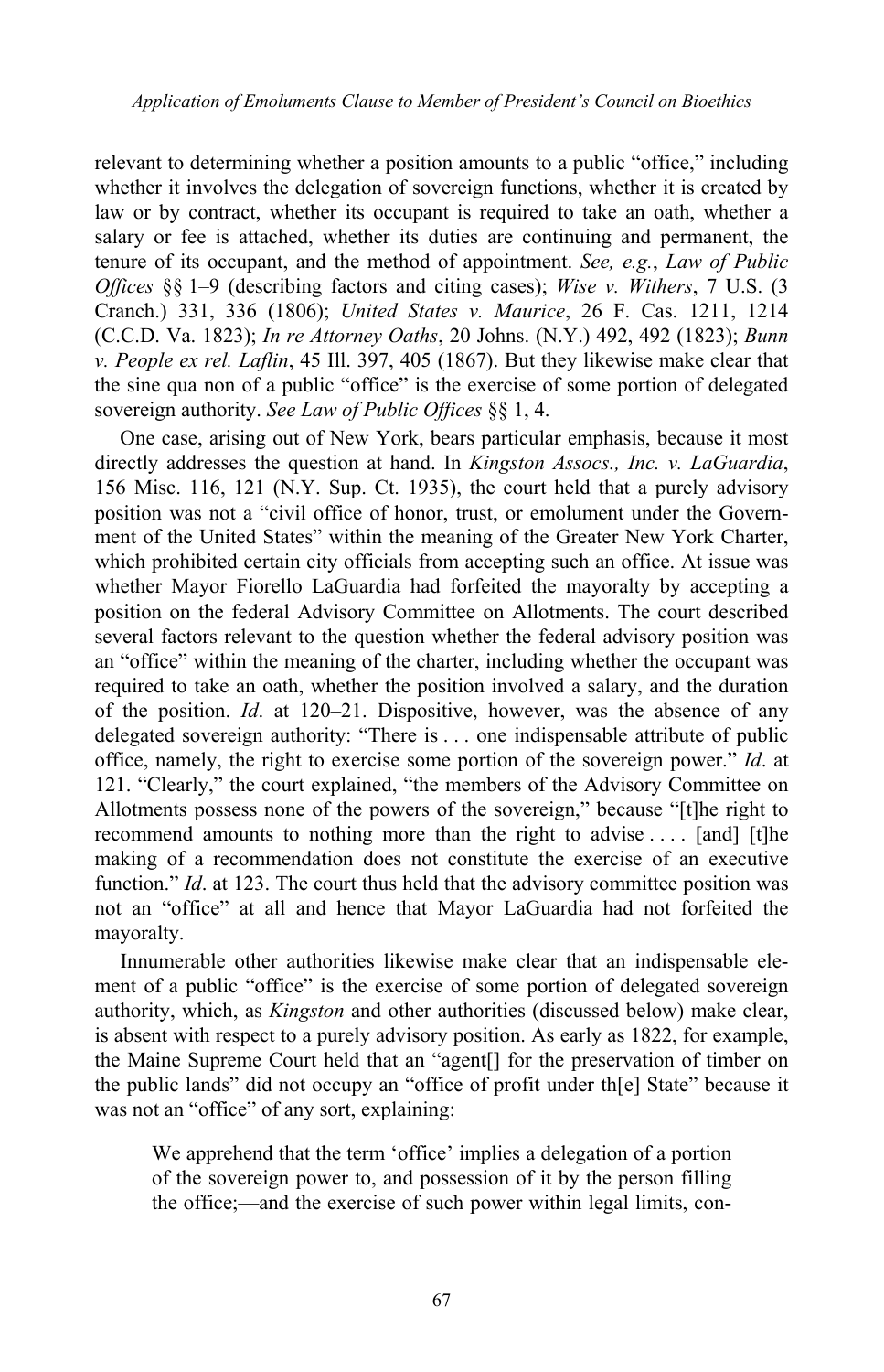stitutes the correct discharge of the duties of such office. The power thus delegated and possessed, may be a portion belonging sometimes to one of the three great departments, and sometimes to another; still it is a legal power, which may be rightfully exercised, and in its effects it will bind the rights of others.

*Opinion of the Justices*, 3 Greenl. (Me.) 481, 482 (1822). A leading late-19th century treatise on public offices is to like effect, defining an "office" as:

the right, authority and duty, created and conferred by law, by which for a given period, either fixed by law or enduring at the pleasure of the creating power, an individual is invested with some portion of the sovereign functions of government, to be exercised by him for the benefit of the public. The individual so invested is a public officer. . . . *The most important characteristic which distinguishes an office from an employment or contract is that the creation and conferring of an office involves a delegation to the individual of some of the sovereign functions of government*, to be exercised by him for the benefit of the public.

*Law of Public Offices* §§ 1, 4 (emphasis added); *see also id*. § 4 ("Unless the powers conferred are of this nature[—involving the delegation of some sovereign function—lthe individual is not a public officer."). And other authorities support-ing this proposition are numerous and uniform.<sup>[6](#page-13-0)</sup> Indeed, although not every

-

<span id="page-13-0"></span><sup>6</sup> *See, e.g.*, *Sheboygan Co. v. Parker*, 70 U.S. 93, 96 (1865) (individuals appointed by county as special agents for issuing bonds were not "county officers" because "[t]hey do not exercise any of the political functions of county officers, such as levying taxes, &c.," and "[t]hey do not exercise 'continuously, and as part of the regular and permanent administration of the government, any important public powers, trusts, or duties'"); *Hall v. Wisconsin*, 103 U.S. 5, 9 (1880) (commissioner appointed by county to make a scientific survey did not hold a public office, noting that under state law, the term "civil officer" "embraces only those officers in whom a portion of the sovereignty is vested, or to whom the enforcement of municipal regulations or the control of the general interests of society is confided"); *Byrne's Adm'rs v. Stewart's Adm'rs*, 3 S.C. Eq. (Des.) 466, 478 (1812) (the "office of solicitor" is not a public office because "he does not possess any portion of the public authority"); *Commonwealth ex rel. Bache v. Binns*, 17 Serg. & Rawle 219, 244 (Pa. 1828) (opinion of Tod, J.) (printer of congressional reports does not hold an "office . . . of profit or trust, under the government of the United States," noting that an "office" requires "a delegation of a portion of the sovereign power"); *In re J.L. Dorsey*, 7 Port. 293 373 (Ala. 1838) (opinion of Ormond, J.) (the term "office" refers "to those who exercise an office or place of honor or profit under the State government, and by authority derived from it"); Bruce Wyman, *The Principles of the Administrative Law Governing the Relations of Public Officers* 163 (1903) ("A public office . . . is the right, authority and duty conferred by law . . . [wherein] an individual is invested with some portion of the sovereign functions of the government to be exercised by him for the benefit of the public . . . . It finds its source and limitation in some act of expression of governmental power."); James L. High, *A Treatise on Extraordinary Legal Remedies* 581 (3d ed. 1896) ("An office, such as to properly come within the legitimate scope of an information in the nature of a quo warranto, may be defined as a public position, to which a portion of the sovereignty of the country, either legislative, executive or judicial, attaches for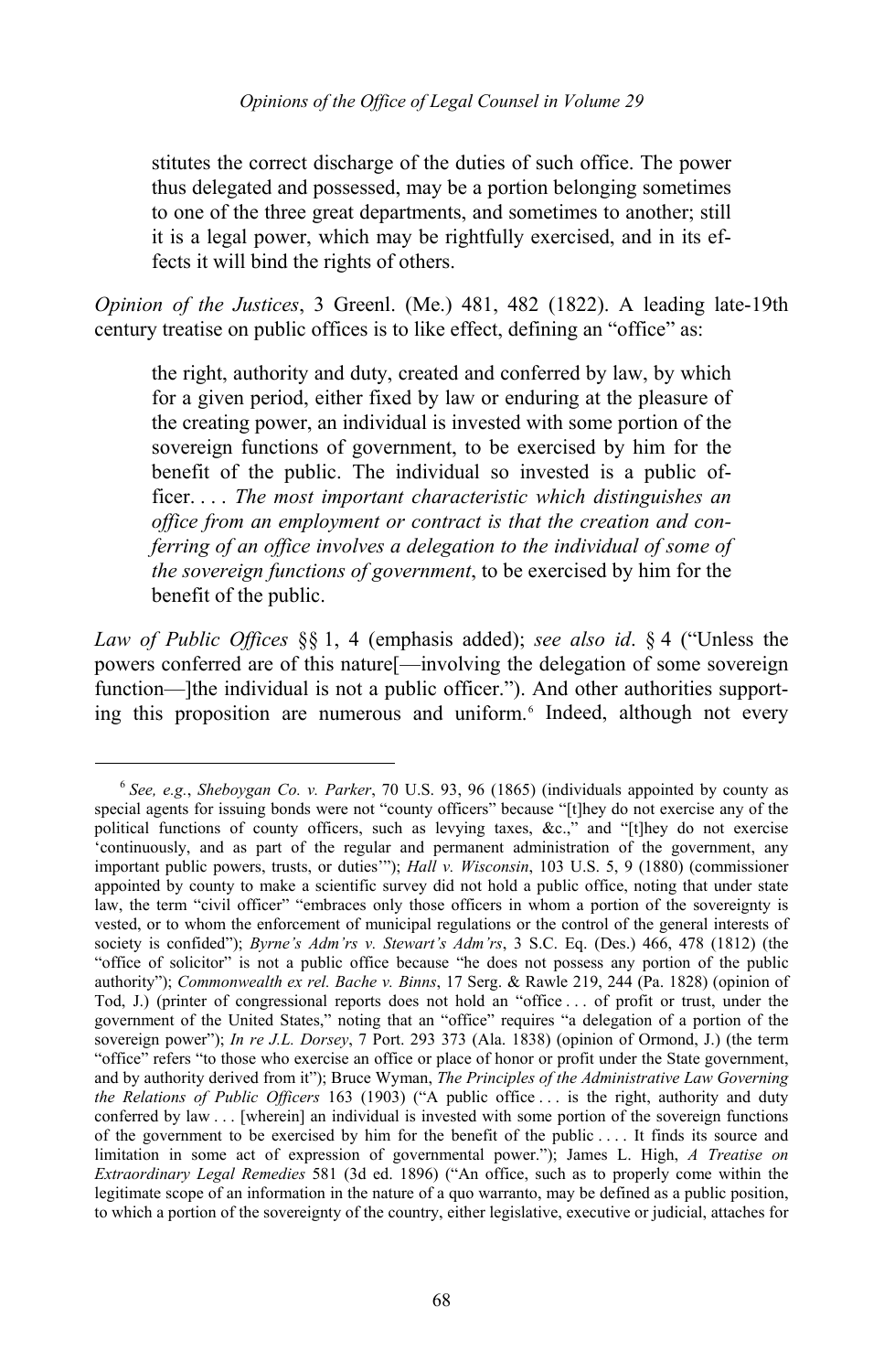reported decision explicitly ties a public "office" to the exercise of some portion of sovereign authority, we have not found a single case in which an individual was deemed to hold such an "office," including one "of profit or trust," where he was invested with no delegated sovereign authority, significant or otherwise.[7](#page-14-0)

-

the time being, and which is exercised for the benefit of the public."); *United States ex rel. Boyd v. Lockwood*, 1 Pin. 359, 363 (Wisc. Terr. 1843) ("An office is where, for the time being, a portion of the sovereignty, legislative, executive or judicial, attaches, to be exercised for the public benefit. That the office of judge of probate of Crawford county is an office within this definition, there can be no question."); *Bunn v. People ex rel. Laflin*, 45 Ill. 397, 406 (1867) (commissioners supervising construction of a statehouse did not hold an "office" because they had not "the slightest connection with the exercise of any portion of the executive power, or of any departmental powers"); *Eliason v. Coleman*, 86 N.C. 235, 239–40 (1882) (chief engineer of the Western North Carolina Railroad did not hold an "office," defined as "'a public position to which a portion of the sovereignty of the country, either legislative, executive or judicial, attaches for the time being, and which is exercised for the benefit of the public'"); *Commonwealth v. Swasey*, 133 Mass. 538, 541 (1882) (the city physician holds a "public office" because he "is by virtue of his office a member of the board of health, which is invested with important powers to be exercised for the safety and health of the people"); *State v. Kennon*, 7 Ohio St. 546, 562–63 (1857) (panel authorized to appoint, supervise and remove other government officials occupied "offices" because they were charged with "exercis[ing] continuously, and as part of the regular and permanent administration of the government, important public powers, trusts, and duties"); *Shelby v. Alcorn*, 36 Miss. 273, 292 (1858) (a "levee commissioner" is a "civil office of profit" because "[c]lothed with a portion of the power vested in [the executive] department, the commissioner, in the discharge of his proper functions, exercises as clearly sovereign power as the governor, or a sheriff, or any other executive officer, when acting within his appropriate sphere").

<span id="page-14-0"></span> $<sup>7</sup>$  In some such cases, the individual deemed to hold an "office" clearly exercised sovereign authori-</sup> ty. *See, e.g.*, *Marbury v. Madison*, 5 U.S. (1 Cranch.) 137, 164 (1803) (describing the position of justice of the peace for the District of Columbia, which carried with it substantial governmental authority, as among the "offices of trust, of honor or of profit"); *United States v. Maurice*, 26 F. Cas. 1211, 1214 (C.C.D. Va. 1823) (No. 15,747) (an "agent of fortifications," whose duties included "disburs[ing] money placed in their hands" in accordance with "the orders of the engineer department," "provid[ing] materials and workmen deemed necessary for the fortifications," and "payling] the labourers em– ployed," occupied an "office" and was an "Officer of the United States"); *Wise v. Withers*, 7 U.S. (3 Cranch.) 331, 336 (1806) (a "justice of the peace" for the District of Columbia was an "officer under the government of the United States" within the meaning of a statute exempting such officers from militia duty); *In re Corliss*, 11 R.I. 638, 640–41 (1876) (holding that commissioners of the United States Centennial Commission held an "Office of Trust" under U.S. Const. art. II, § 1, cl. 2, where their statutorily created duties were to "'prepare and superintend the execution of a plan for holding the [centennial] exhibition'"; work with a finance board "'to raise and disburse funds'"; make regulations setting entrance and admission or otherwise "'affecting the rights privileges, or interests of the exhibitors, or of the public'"; and "thave power to control, change, or revoke all ... grants'" "'conferring rights and privileges'" relating to the exhibition or its grounds and buildings); *United States v. Hartwell*, 73 U.S. 385, 392–93 (1867) (holding that a "clerk" in the office of the "assistant treasurer of the United States . . . at Boston" was a "public officer[]" within the meaning of a criminal embezzlement statute that applied to, among others, "'[a]ll officers and other persons charged . . . with the safe-keeping, transfer and disbursement of the public money,'" where the clerk was "subject to the duty, to keep safely the public moneys of the United States"); *Town of Meredith v. Ladd*, 2 N.H. 517, 519 (1823) ("[H]ere the office of constable is an office of trust . . . because both ex-officio and by precepts, a constable is empowered to arrest criminals under certain circumstances and by execution to seize either the person or property of small debtors."). In others, an individual who apparently did exercise some sovereign authority was nonetheless deemed not to hold a public "office" because he did not satisfy other elements of an "office"; for example, his duties were not continuing and permanent. *See, e.g.*, *United States v. Germaine*, 99 U.S. 508, 512 (1879) (a "civil surgeon" was not an "officer of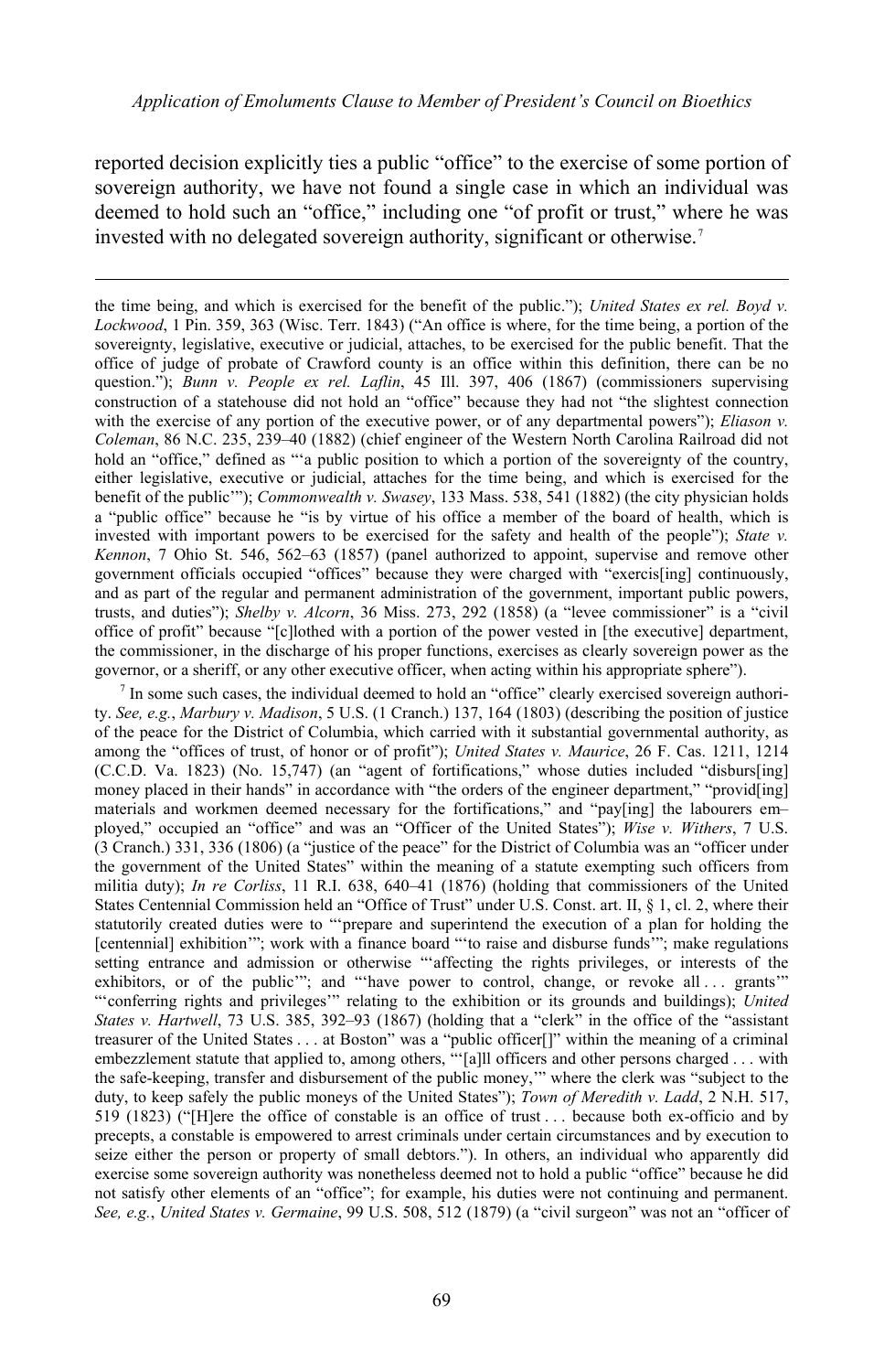In light of the overwhelming authority discussed above, we conclude that a purely advisory position is not an "Office under the United States," and hence not an "Office of Profit or Trust under [the United States]" within the meaning of the Emoluments Clause.

# **C.**

This conclusion is generally consistent with the past opinions of this office. First, this office's more recent opinions have concluded that membership on certain advisory committees did not amount to an "Office of Profit or Trust." *See Advisory Committee on International Economic Policy*, 20 Op. O.L.C. 123, 123 (1996) (members of Advisory Committee on International Economic Policy did not hold an "Office of Profit or Trust"); *Application of the Emoluments Clause to "Representative" Members of Advisory Committees*, 21 Op. O.L.C. 176 (1997) ("'representative' members" of an advisory committee did not hold an "Office of Profit or Trust"). These opinions "reject[ed] the sweeping and unqualified view," *Advisory Committee on International Economic Policy*, 20 Op. O.L.C. at 123, expressed in dictum five years earlier, that all federal advisory committee positions were covered by the Emoluments Clause, *see Applicability of 18 U.S.C. § 219 to Members of Federal Advisory Committees*, 15 Op. O.L.C. 65, 68 (1991). Although a 1993 opinion concluded that members of an advisory committee did hold an "Office of Profit or Trust," that entity, while nominally called an "advisory committee," was, in fact, a "Federal agency established by statute" with certain statutorily assigned powers and functions. *Applicability of the Emoluments Clause to Non-Government Members of ACUS*, 17 Op. O.L.C. 114, 117, 123 n.10 (1993).

Second, the great majority of other opinions issued by this office, mostly prior to 1982, equated an "Office of Profit or Trust" under the Emoluments Clause with

the United States" within the meaning of a federal extortion statute because his duties were not "continuing and permanent," but "occasional or temporary," and noting that "[h]e is but an agent of the [C]ommissioner [of Pensions], appointed by him, and removable by him at his pleasure, to procure information needed to aid in the performance of his own official duties"); *Auffmordt v. Hedden*, 137 U.S. 310, 326–27 (1890) (a "merchant appraiser" selected by a customs collector to conduct an appraisal of goods is not an "officer of the United States" within the meaning of the Appointments Clause because "his position is without tenure, duration, continuing emolument, or continuous duties, and he acts only occasionally and temporarily"); *Ex Parte William Pool*, 2 Va. Cas. 276, 280 (1821) (holding that a state justice of the peace with the power to arrest was not an "officer" because his duties were not regular and permanent), *but see id*. at 290–91 (dissenting opinion) (arguing that the authority of justices of the peace "to grant warrants of arrest against persons accused of crimes or offences against the Laws of the United States, to examine, bail, or commit the accused, compel the attendance of witnesses, recognize them to appear to give evidence under pain of imprisonment," made them officers under the Appointments Clause of the Constitution); *Shepherd v. Commonwealth*, 1 Serg. & Rawle 1, 8–9 (Pa. 1814) (holding that a commissioner charged with issuing binding decisions regarding state compensation for claimants to certain lands did not hold an office because the position was special or temporary). Such cases stand for the uncontroversial proposition that while some exercise of sovereign authority is a necessary element of an "office," it is not of itself a sufficient one.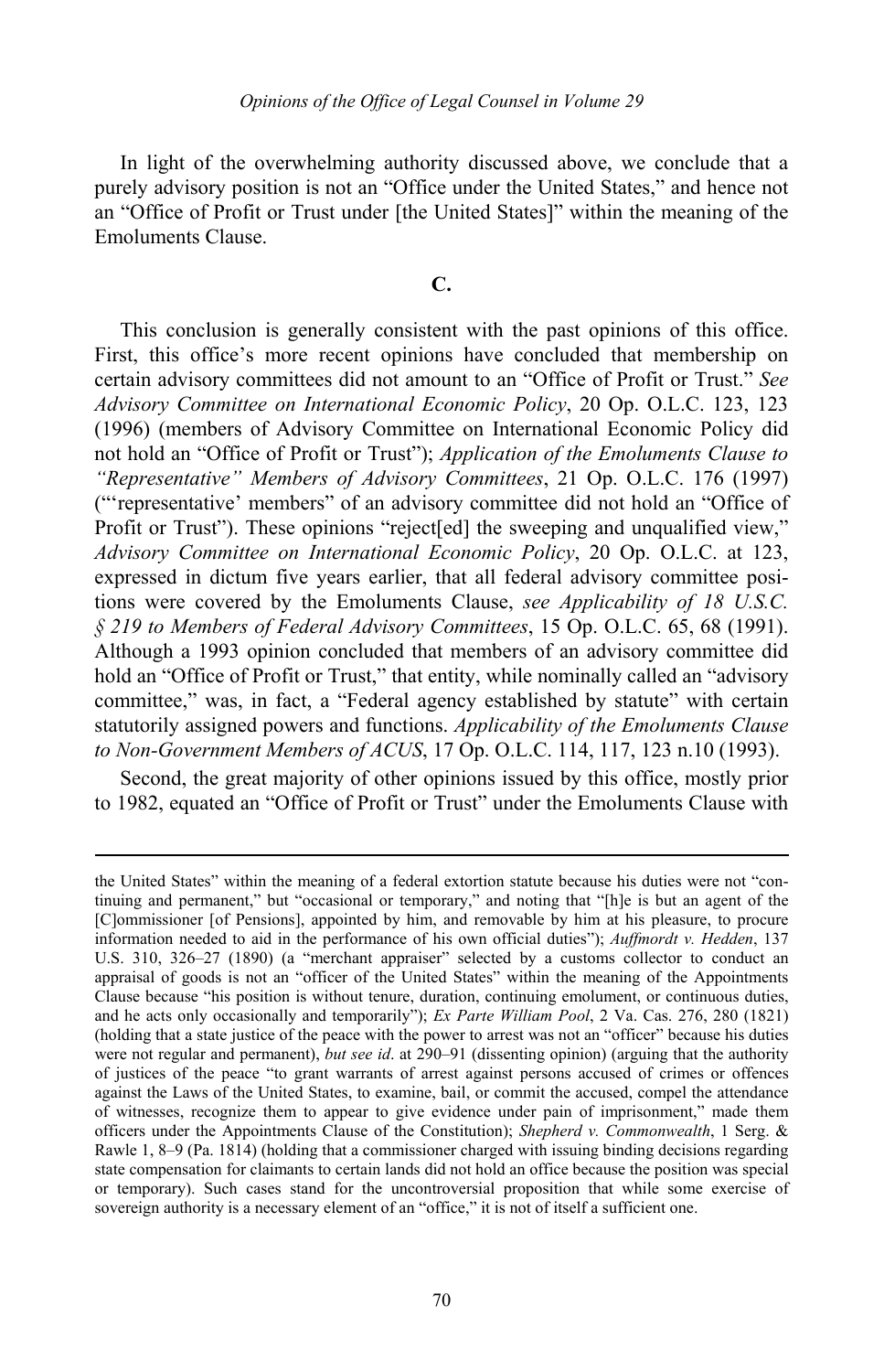an "officer of the United States" under the Appointments Clause.<sup>[8](#page-16-0)</sup> As the Supreme Court made clear in *Buckley v. Valeo*, 424 U.S. 1 (1976), however, an "officer of the United States" exercises "*significant authority* pursuant to the laws of the United States," *id*. at 126 (emphasis added). A position that carried with it no governmental authority (significant or otherwise) would not be an office for purposes of the Appointments Clause, and therefore, under the analysis of these opinions, would not be an office under the Emoluments Clause either. Accordingly, our conclusion is consistent with these opinions as well.

Finally, a small handful of this Office's opinions issued after 1982, do create some confusion as to what amounts to an "Office of Profit or Trust." Much of this confusion stems from a 1982 opinion, in which we abandoned this Office's longstanding position that an "Office of Profit or Trust" under the Emoluments Clause was synonymous with an "officer of the United States" under the Appointments Clause, relying primarily upon the differing purposes of the two clauses. *See Application of the Emoluments Clause of the Constitution and the Foreign Gifts and Decorations Act*, 6 Op. O.L.C. 156, 157 (1982) (noting that the Appointments Clause "finds its roots in separation of powers principles" whereas "[t]he Emoluments Clause, on the other hand, is designed 'to exclude corruption and foreign influence"").<sup>[9](#page-16-1)</sup> In the 1982 opinion and on three subsequent occasions

<span id="page-16-0"></span><sup>8</sup> *See, e.g.*, Memorandum for Laurence H. Silberman, Deputy Attorney General, from Mary C. Lawton, Acting Assistant Attorney General, Office of Legal Counsel, *Re: Ability of Intermittent Consultant to United States to Hold Similar Position under Foreign Government* at 4 (Aug. 7, 1974) (concluding that, because a part-time consultant "would not be an officer in the constitutional sense," "[t]he prohibitions of [the Emoluments Clause] would not apply to him"); Memorandum for Peter Strauss, General Counsel, Nuclear Regulatory Commission, from Leon Ulman, Deputy Assistant Attorney General, Office of Legal Counsel at 2 n.1 (July 26, 1976) (reading "the term 'Office' as it appears in [the Emoluments Clause] . . . in pari materia with the term 'Officers' as it appears in Art. II, § 2 [the Appointments Clause]"); Memorandum for Dudley H. Chapman, Associate Counsel to the President, from Robert G. Dixon, Jr., Assistant Attorney General, Office of Legal Counsel, *Re: Appointment of a Foreign National to the National Voluntary Service Advisory Council* (May 10, 1974); *Offices of Trust*, 15 Op. Att'y Gen. 187 (1877); *Foreign Diplomatic Commission*, 13 Op. Att'y Gen. 537 (1871); *Delivery of an Insignia from the German Emperor to a Clerk in the Post-Office Department*, 27 Op. Att'y Gen. 219 (1909); *Field Assistant on the Geological Survey—Acceptance of an Order from the King of Sweden*, 28 Op. Att'y Gen. 598 (1911); Memorandum for S.A. Andretta, Administrative Assistant Attorney General, from J. Lee Rankin, Assistant Attorney General, Office of Legal Counsel, *Re: Payment of Compensation to Individual in Receipt of Compensation from a Foreign Government* (Oct. 4, 1954). *See also Applicability of Emoluments Clause to Proposed Service of Government Employee on Commission of International Historians*, 11 Op. O.L.C. 89, 90 & n.2 (1987) (relying upon pre-1982 opinion equating "Office of Profit or Trust" with "Officer of the United States" under the Appointments Clause) (citing *Delivery of an Insignia from the German Emperor to a Clerk in the Post-Office Department*, 27 Op. Att'y Gen. 219 (1909)).

<span id="page-16-1"></span><sup>&</sup>lt;sup>9</sup> The 1982 opinion also stated that the "language . . . of the two provisions [is] significantly different" and suggested that all federal employees held an "Office of Profit or Trust" under the Emoluments Clause. *Id*. at 157–58. That opinion, however, undertook no analysis of the text of either the Appointments Clause or the Emoluments Clause, and we have since retreated from the suggestion that all federal employees held an "Office of Profit or Trust." *See, e.g.*, *Advisory Committee on International Economic Policy*, 20 Op. O.L.C. 123 (1996) (some special government employees do not hold an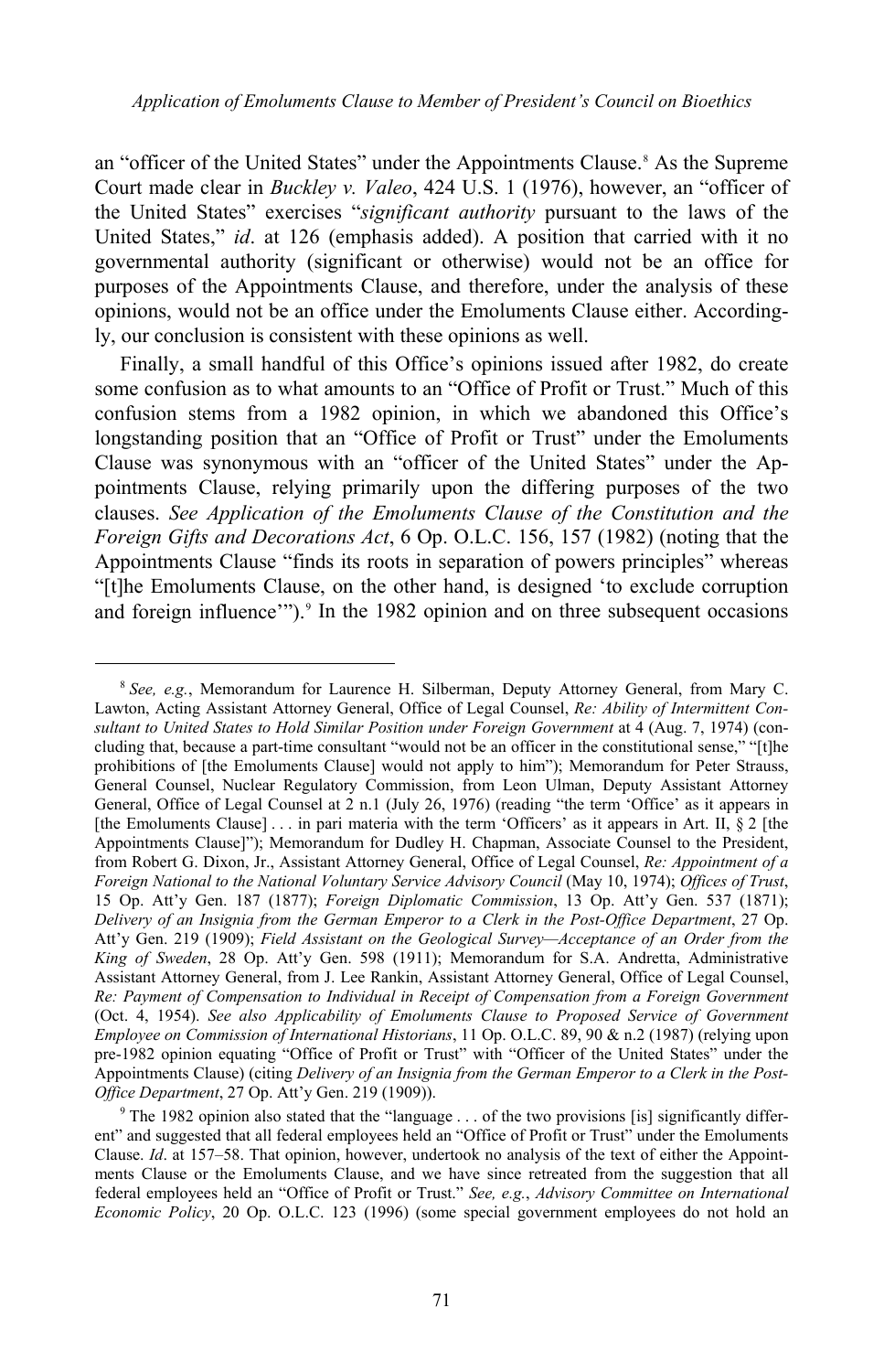we suggested that individuals with access to sensitive, national security-related information held "Office[s] of Profit or Trust" under the Emoluments Clause, without further analyzing the extent of governmental authority exercised by these federal employees.[10](#page-17-0) Because these opinions did not analyze the extent of the governmental authority exercised by these federal employees, they could be taken to suggest that such analysis was not necessary to determining whether or not these individuals held an "Office of Profit or Trust."

This is not, however, how we understand these opinions. Rather, it is at least arguable that the authority to control and safeguard classified information does amount to the exercise of governmental authority sufficient to render employment with the federal government a public "office." Such a conclusion, for example, finds some support in the Supreme Court's *Hartwell* decision, wherein the Court held that a clerk in the Treasury Department "charged with the safe-keeping of public money" was a "public officer" within the meaning of a federal antiembezzlement statute, *Hartwell*, 73 U.S. at 393, noting that he "was appointed by the head of a department within the meaning of [the Appointments Clause]," *id*. at 393–94 & n.9. *See also id*. at 394 (describing the clerk as a "subordinate officer[]"). By analogy, it could be argued that a federal government employee charged with safeguarding sensitive national security-related information would likewise be a public officer charged with the exercise of some governmental authority. *See, e.g.*, Exec. Order No. 12958, §§ 4.1–4.3 (procedures for safeguarding classified information) (as amended); 32 C.F.R. § 2003.20 (2003) (all person-

-

Editor's Note: The June 3, 1986 letter for the Assistant General Counsel of the Nuclear Regulatory Commission is the unpublished version of *Application of Emoluments Clause to Part-Time Consultant for the Nuclear Regulatory Commission*, 10 Op. O.L.C. 96 (1986), also cited in this footnote.

<sup>&</sup>quot;Office of Profit or Trust"); *Application of the Emoluments Clause to "Representative" Members of Advisory Committees*, 21 Op. O.L.C. 176 (1997) (same); *Application of Emoluments Clause to Part-Time Consultant for the Nuclear Regulatory Commission*, 10 Op. O.L.C. 96, 99 (1986) (noting that although "this Office expressed the view in 1982 that the Emoluments Clause applies to all government employees, . . . the clause need not be read so broadly to resolve the matter at hand").

<span id="page-17-0"></span><sup>&</sup>lt;sup>10</sup> See Application of the Emoluments Clause of the Constitution and the Foreign Gifts and Decora*tions Act*, 6 Op. O.L.C. at 157–58 (Nuclear Regulatory Commission employee "involve[d] [in] the [NRC's] assessment of operating [nuclear] reactors," "a field where ... secrecy is pervasive"); *Application of Emoluments Clause to Part-Time Consultant for the Nuclear Regulatory Commission*, 10 Op. O.L.C. 96, 99 (1986) (part-time Nuclear Regulatory Commission employee who is "furnish[ed] [by the NRC] with various materials and documentation," whose position "requires a security clearance," and who "may develop or have access to sensitive and important, perhaps classified, information"); Letter for James A. Fitzgerald, Assistant General Counsel, Nuclear Regulatory Commission, from Charles J. Cooper, Assistant Attorney General, Office of Legal Counsel at 5 (June 3, 1986) (among other things, fact that employee has access to classified information indicates that he holds an office of profit or trust); Memorandum for James H. Thessin, Assistant Legal Adviser for Management, Department of State, from John O. McGinnis, Deputy Assistant Attorney General, Office of Legal Counsel, *Re: Application of the Emoluments Clause to a Civilian Aide to the Secretary of the Army* at 3 (Aug. 29, 1988) (civilian aide to the Secretary of the Army has "access to classified information, and receive[s] a security orientation concerning . . . responsibilities in receiving, handling, and protecting classified information") (quotations omitted).